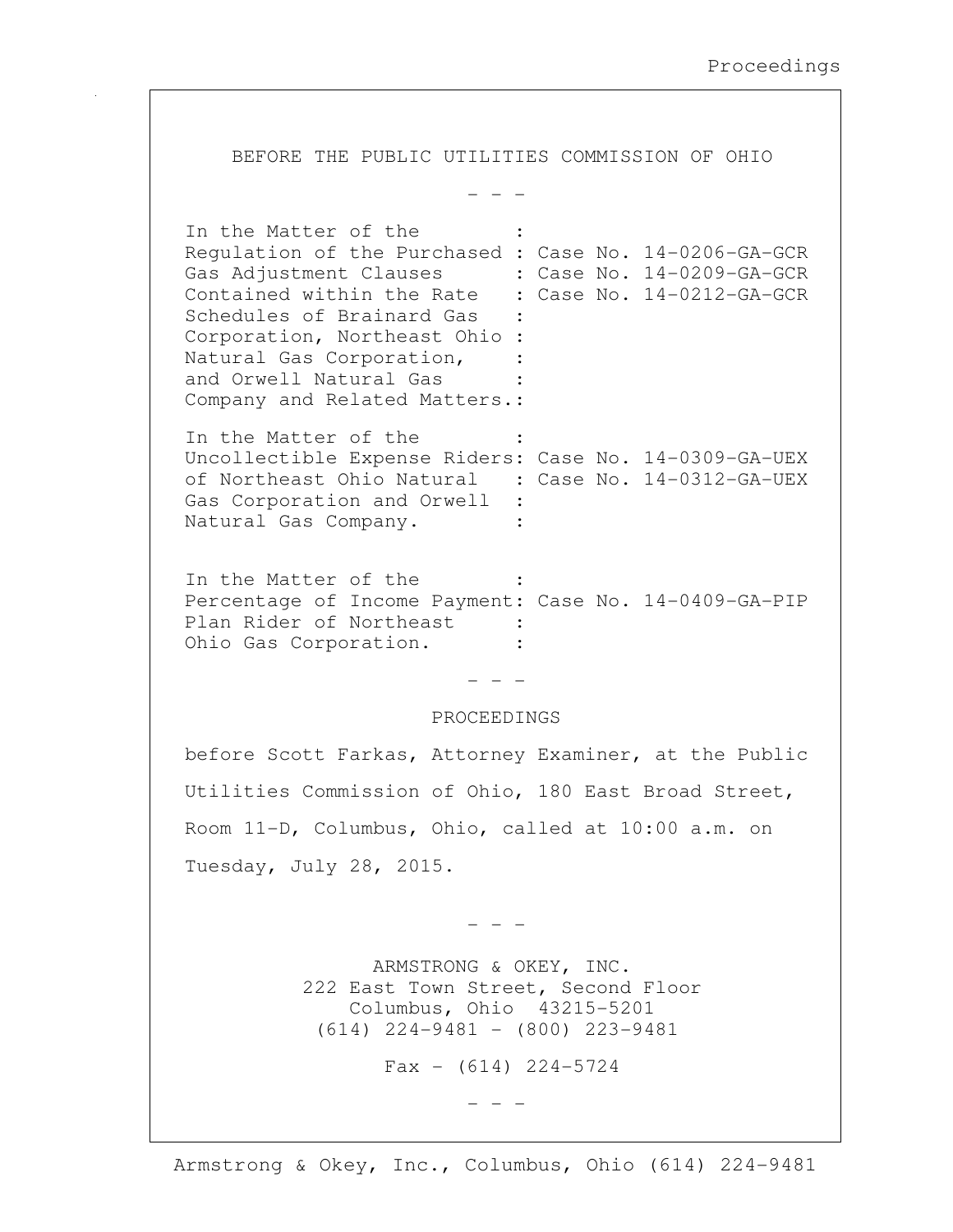2 1 APPEARANCES: 2 Taft, Stettinius & Hollister, LLP By Mr. Mark S. Yurick 3 Mr. Devin D. Parram 65 East State Street, Suite 1000 4 Columbus, Ohio 43215-4213 5 On behalf of the Companies. 6 | Bruce J. Weston, Ohio Consumers' Counsel By Mr. Joseph P. Serio 7 Ms. Maureen R. Grady 10 West Broad Street, Suite 1800 8 Columbus, Ohio 43215 9 On behalf of the Residential Consumers of Brainard Gas Corporation, 10 Northeast Ohio Natural Gas Corporation, and Orwell Natural Gas Company. 11 Mike DeWine, Ohio Attorney General 12 | William L. Wright, Section Chief Public Utilities Section 13 By Mr. Werner L. Margard III Mr. Thomas G. Lindgren 14 Ms. Katherine L. Johnson 180 East Broad Street 15 Columbus, Ohio 43215-3793 16 On behalf of the Staff of the Public Utilities Commission. 17 - - - 18 19  $20$ 21 22 23 24 25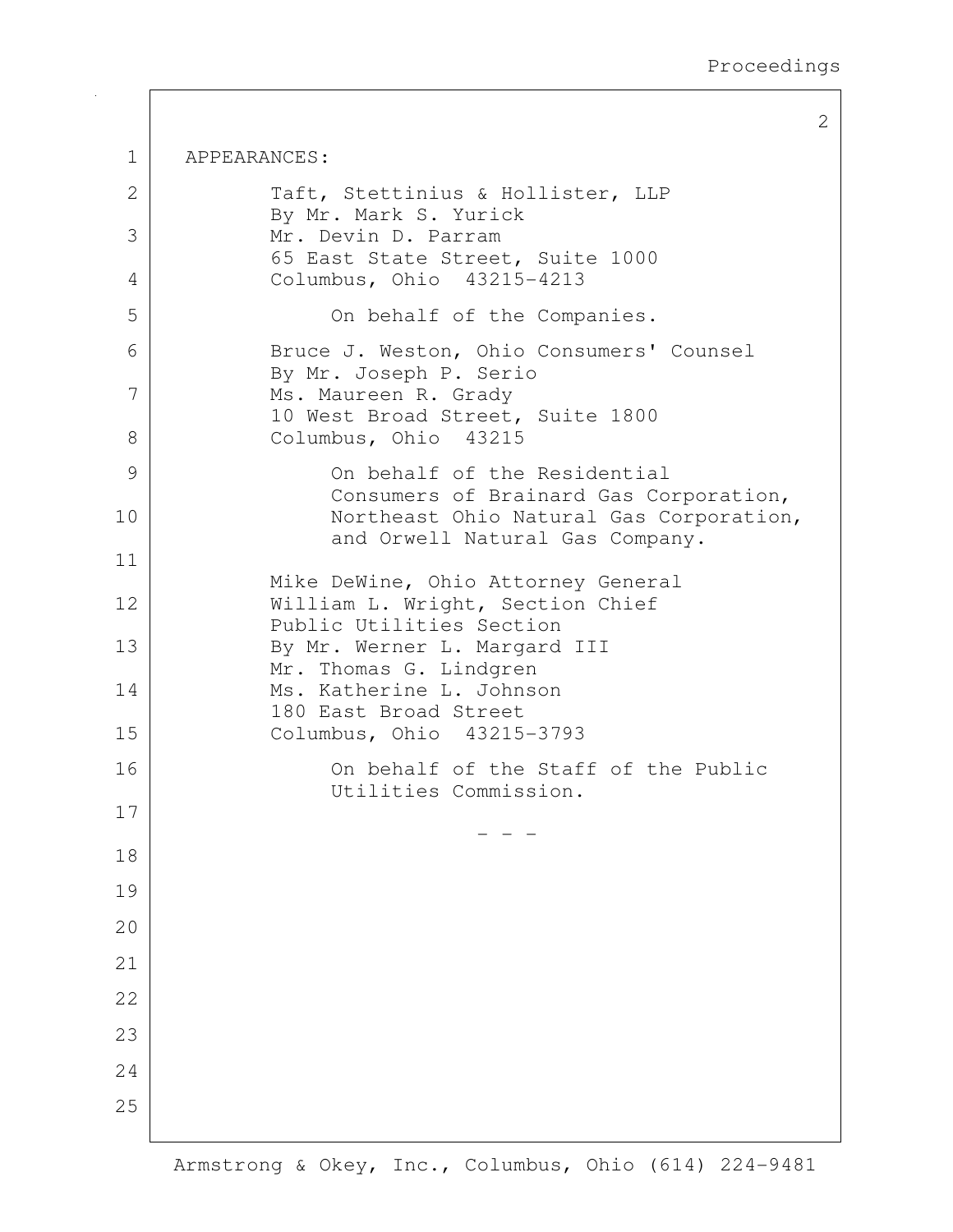|    |                                                                                      |      |            | 3 |
|----|--------------------------------------------------------------------------------------|------|------------|---|
| 1  | INDEX                                                                                |      |            |   |
| 2  |                                                                                      |      |            |   |
| 3  | WITNESS                                                                              | PAGE |            |   |
| 4  | Martin K. Whelan                                                                     |      |            |   |
| 5  | Direct Examination by Mr. Yurick<br>Examination by the Hearing Examiner              |      | 10<br>12   |   |
| 6  | Gregory Slone<br>Direct Examination by Mr. Serio                                     |      |            |   |
| 7  |                                                                                      |      | 19         |   |
| 8  |                                                                                      |      |            |   |
| 9  | EXHIBITS                                                                             |      |            |   |
| 10 | JOINT EXHIBITS                                                                       |      | IDFD ADMTD |   |
| 11 | 1 - Amended Stipulation                                                              | 12   | 18         |   |
| 12 | COMMISSION-ORDERED EXHIBITS                                                          |      | IDFD ADMTD |   |
| 13 | 1 - Financial Audit of the Gas Recovery                                              | 7    | 8          |   |
| 14 | Mechanisms for the Effective GCR periods<br>of Brainard Natural Gas Company,         |      |            |   |
| 15 | Northeast Ohio Natural Gas Corporation,<br>and Orwell Natural Gas Company            |      |            |   |
| 16 | 2 - Audit of the Uncollectible Expense                                               | 7    | 8          |   |
| 17 | Mechanisms for the period January 2012<br>to December 2013 for the Northeast Ohio    |      |            |   |
| 18 | Natural Gas Corporation                                                              |      |            |   |
| 19 | 3 - Audit of the Uncollectible Expense<br>Mechanisms for the period January          | 7    | 8          |   |
| 20 | 2012 through December 2013 for the<br>Orwell Natural Gas Company                     |      |            |   |
| 21 | 4 - Audit of the Percentage of Income Payment 7                                      |      | 8          |   |
| 22 | Plan for the period January 2012 through<br>December 2013 for Northeast Ohio Natural |      |            |   |
|    | Gas Corporation                                                                      |      |            |   |
| 23 | COMPANY EXHIBITS                                                                     |      | IDFD ADMTD |   |
| 24 | A - Prefiled Testimony of                                                            | 11   | 18         |   |
| 25 | Martin K. Whelan                                                                     |      |            |   |
|    |                                                                                      |      |            |   |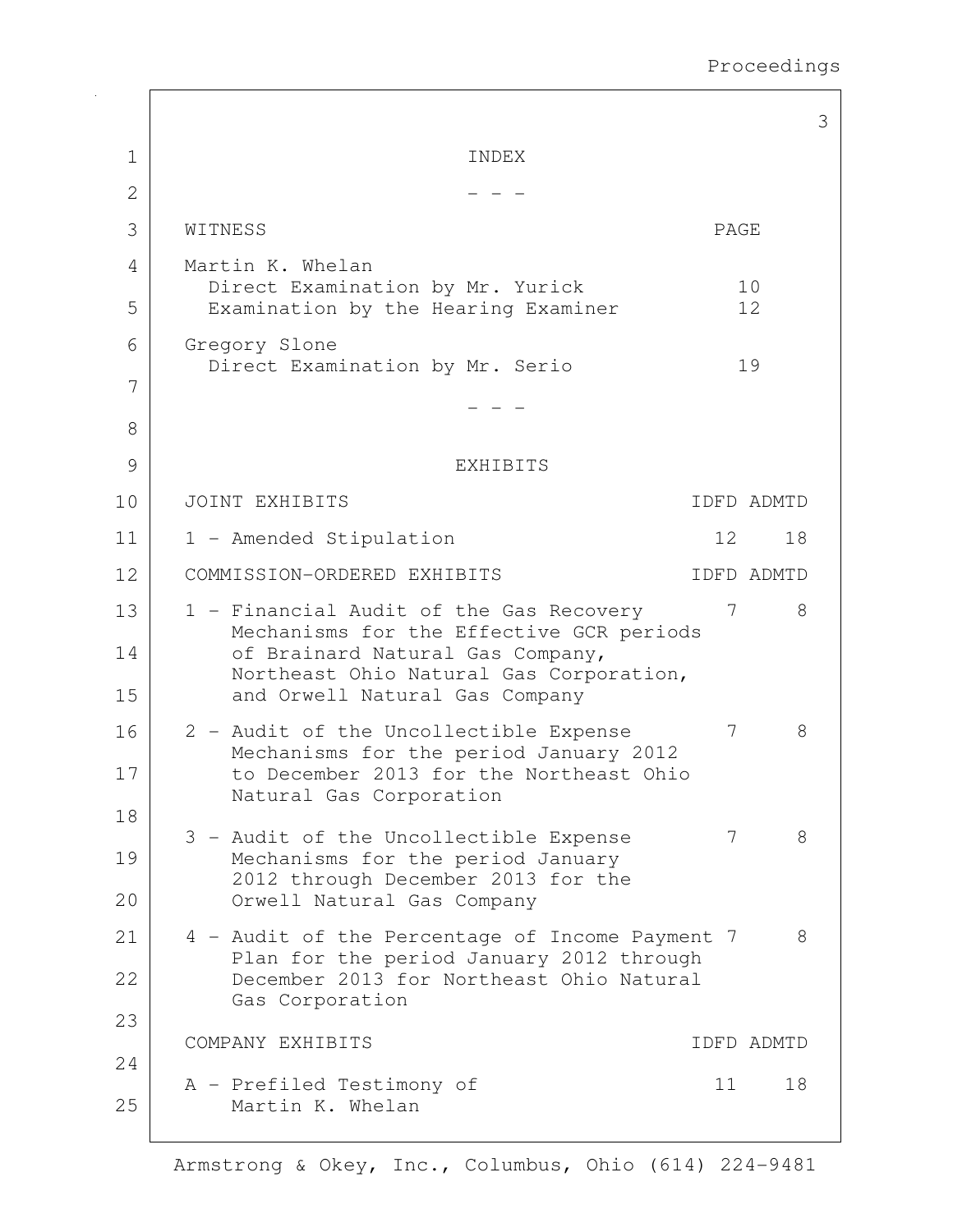|                |                                            |                       | $\overline{4}$ |
|----------------|--------------------------------------------|-----------------------|----------------|
| $1\,$          |                                            | EXHIBITS              |                |
| $\mathbf{2}$   | COMPANY EXHIBITS                           | IDFD ADMTD            |                |
| 3              | B - Proofs of Publication                  | 22<br>22              |                |
| $\sqrt{4}$     | OCC EXHIBITS                               | IDFD ADMTD            |                |
| 5              | 1 - Prefiled Testimony of<br>Gregory Slone | 20<br>not<br>admitted |                |
| $\sqrt{6}$     |                                            |                       |                |
| $\overline{7}$ |                                            |                       |                |
| $\,8\,$        |                                            |                       |                |
| $\mathcal{G}$  |                                            |                       |                |
| 10             |                                            |                       |                |
| 11             |                                            |                       |                |
| 12             |                                            |                       |                |
| 13             |                                            |                       |                |
| 14             |                                            |                       |                |
| 15             |                                            |                       |                |
| 16             |                                            |                       |                |
| 17             |                                            |                       |                |
| $18\,$         |                                            |                       |                |
| 19             |                                            |                       |                |
| 20             |                                            |                       |                |
| 21             |                                            |                       |                |
| 22             |                                            |                       |                |
| 23             |                                            |                       |                |
| 24             |                                            |                       |                |
| 25             |                                            |                       |                |
|                |                                            |                       |                |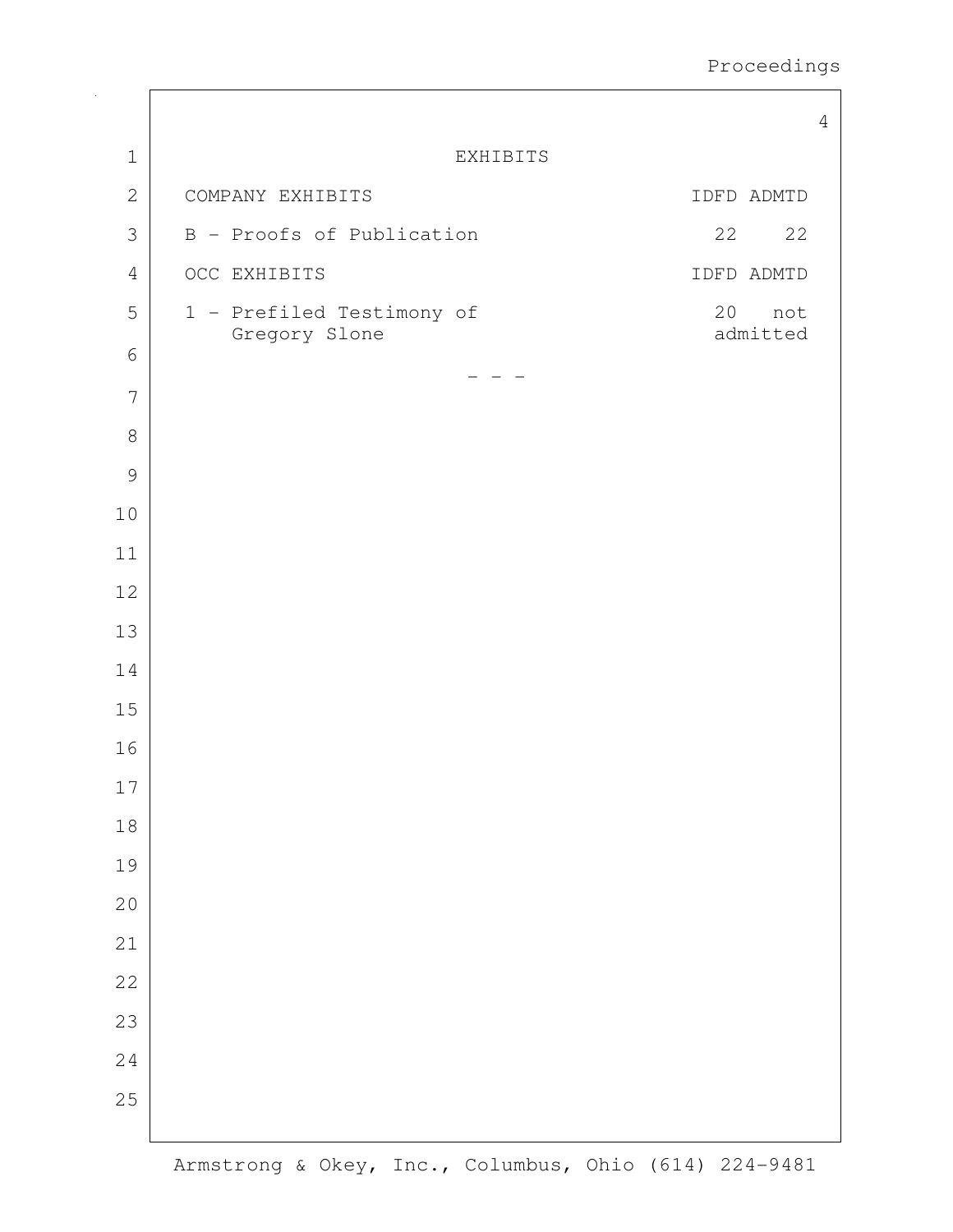|               | 5                                                     |
|---------------|-------------------------------------------------------|
| $\mathbf 1$   | Tuesday Morning Session,                              |
| 2             | July 28, 2015.                                        |
| 3             |                                                       |
| 4             | THE ATTORNEY EXAMINER: The Commission                 |
| 5             | has called for hearing at this time and place         |
| 6             | Regulation of the Purchased Gas Adjustment Clauses    |
| 7             | contained within the Rate Schedules of Brainard Gas   |
| 8             | Corporation, Northeast Ohio Natural Gas Corporation,  |
| $\mathcal{G}$ | and Orwell Natural Gas Company and Related Matters.   |
| 10            | Case Nos. 14-0206-GA-GCR, 14-0209-GA-GCR,             |
| 11            | 14-0212-GA-GCR; also In the Matter of the             |
| 12            | Uncollectible Expense Riders of Northeast Ohio        |
| 13            | Natural Gas Corporation and Orwell Natural Gas        |
| 14            | Company, Case Nos. 14-0309-GA-UEX, 14-0312-GA-UEX;    |
| 15            | and In the Matter of the Percentage of Income Payment |
| 16            | Plan Rider of Northeast Ohio Gas Corporation, Case    |
| 17            | No. 14-0409-GA-PIP.                                   |
| 18            | My name is Scott Farkas. I am the                     |
| 19            | attorney-examiner assigned to hear these cases. I     |
| 20            | will take appearances. First, on behalf of the        |
| 21            | companies.                                            |
| 22            | MR. YURICK: On behalf of the companies,               |
| 23            | your Honor, my name is Mark Yurick. I'm with the law  |
| 24            | firm of Taft Stettinius & Hollister, which is 65 East |
| 25            | State Street, Suite 1000, Columbus, Ohio 43215.       |

 $\Gamma$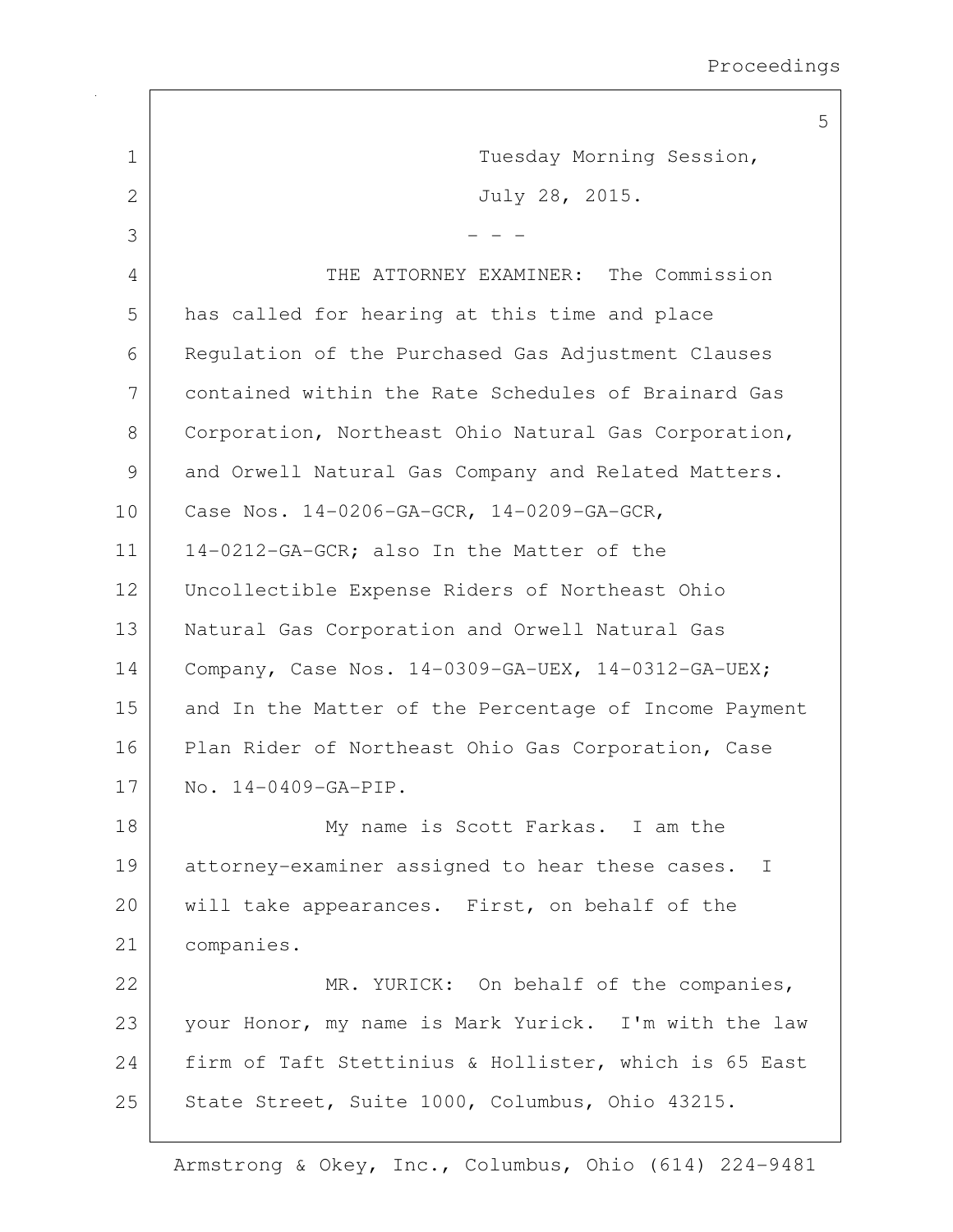|              | 6                                                    |
|--------------|------------------------------------------------------|
| $\mathbf{1}$ | THE ATTORNEY EXAMINER: On behalf of                  |
| 2            | staff.                                               |
| 3            | MR. MARGARD: Thank you, your Honor. On               |
| 4            | behalf of the staff of the Public Utilities          |
| 5            | Commission of Ohio, Mike DeWine, Ohio Attorney       |
| 6            | General, William L. Wright, Section Chief, Public    |
| 7            | Utilities Section, by Assistant Attorneys General    |
| 8            | Werner L. Margard, Thomas G. Lindgren, Katherine L.  |
| 9            | Johnson, 180 East Broad Street, Fifth Floor,         |
| 10           | Columbus, Ohio.                                      |
| 11           | THE ATTORNEY EXAMINER: Thank you.                    |
| 12           | MR. SERIO: Thank you. On behalf of the               |
| 13           | residential utility customers of Brainard, Northeast |
| 14           | and Orwell, Bruce Weston, Consumers' Counsel, by     |
| 15           | Joseph P. Serio.                                     |
| 16           | MR. MARGARD: Your Honor, as a                        |
| 17           | preliminary matter, as the Bench is aware, by        |
| 18           | Commission rule audit reports ordered by the         |
| 19           | Commission to be performed by the staff and filed in |
| 20           | the proceedings are deemed admitted into evidence in |
| 21           | the record. Consequently, I would like to mark for   |
| 22           | purposes of identification for the record the four   |
| 23           | audit reports filed in these cases.                  |
| 24           | Specifically I would like to mark as                 |
| 25           | Commission-Ordered Exhibit No. 1 the Financial Audit |
|              |                                                      |

 $\mathsf{I}$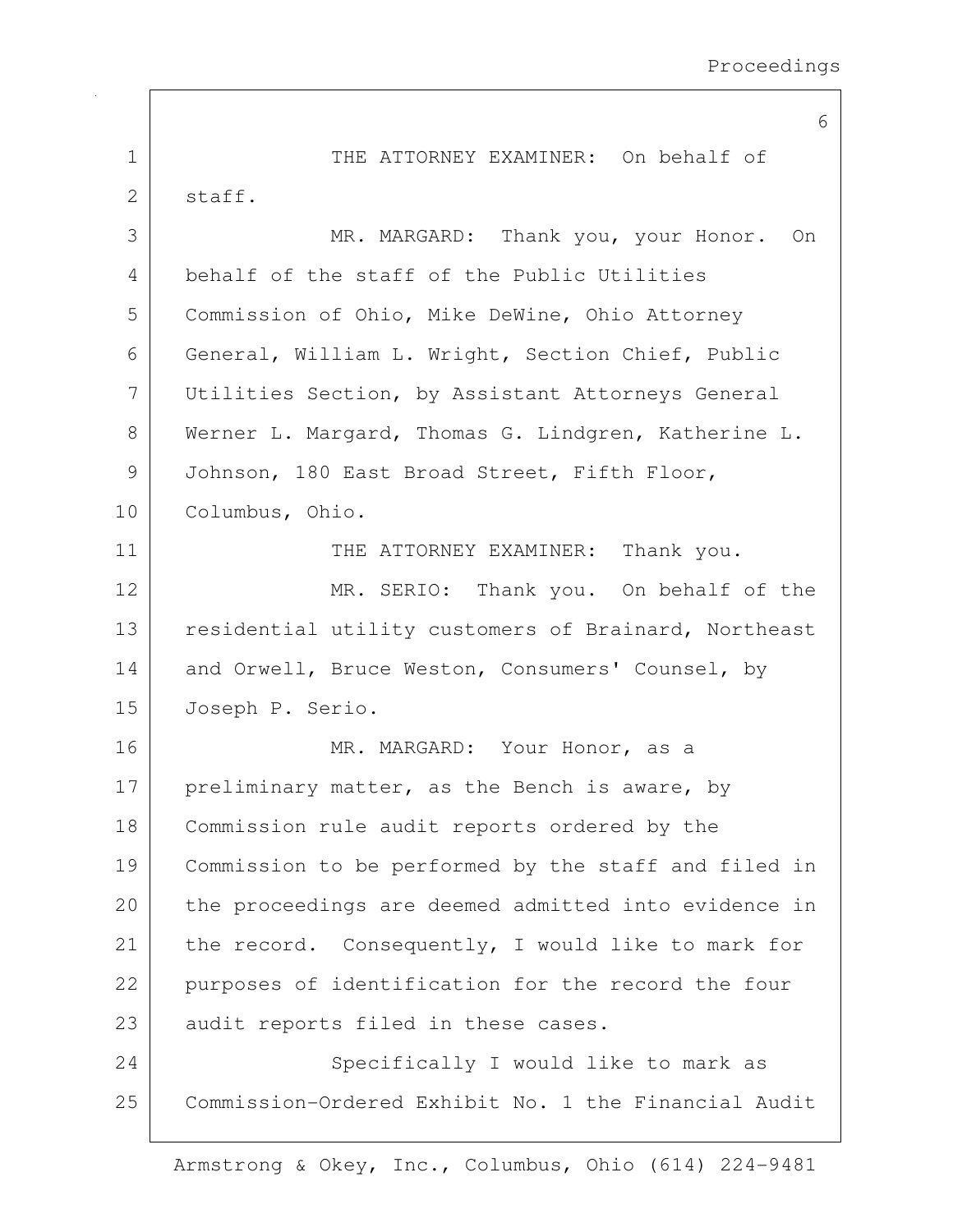|              | 7                                                     |
|--------------|-------------------------------------------------------|
| $\mathbf 1$  | of the Gas Recovery Mechanisms for the Effective GCR  |
| $\mathbf{2}$ | periods of Brainard Natural Gas Company, Northeast    |
| 3            | Ohio Natural Gas Corporation, and Orwell Natural Gas  |
| 4            | Company filed in Case Nos. 14-206, 14-209, and        |
| 5            | 14-212, respectively, on January 27, 2015.            |
| 6            | THE ATTORNEY EXAMINER: So marked.                     |
| 7            | MR. MARGARD: As Commission-Ordered                    |
| 8            | Exhibit No. 2 the Audit of the Uncollectible Expense  |
| 9            | Mechanisms for the period January 2012 to             |
| 10           | December 2013 for Northeast Ohio Natural Gas          |
| 11           | Corporation filed in Case No. 14-309 on January 22,   |
| 12           | 2015.                                                 |
| 13           | As Commission-Ordered Exhibit No. 3,                  |
| 14           | the Audit of the Uncollectible Expense Mechanisms     |
| 15           | for the period January 2012 through December 2013 for |
| 16           | the Orwell Natural Gas Company filed in Case          |
| 17           | No. 14-312 on January 22, 2015.                       |
| 18           | THE ATTORNEY EXAMINER: So marked.                     |
| 19           | MR. MARGARD: And, finally, as                         |
| 20           | Commission-Ordered Exhibit No. 4, the Audit of the    |
| 21           | Percentage of Income Payment Plan for the period      |
| 22           | January 2012 through December 2013 for the Northeast  |
| 23           | Ohio Natural Gas Corporation filed in Case No. 14-409 |
| 24           | on January 22, 2015.                                  |
| 25           | THE ATTORNEY EXAMINER: Okay. I'll just                |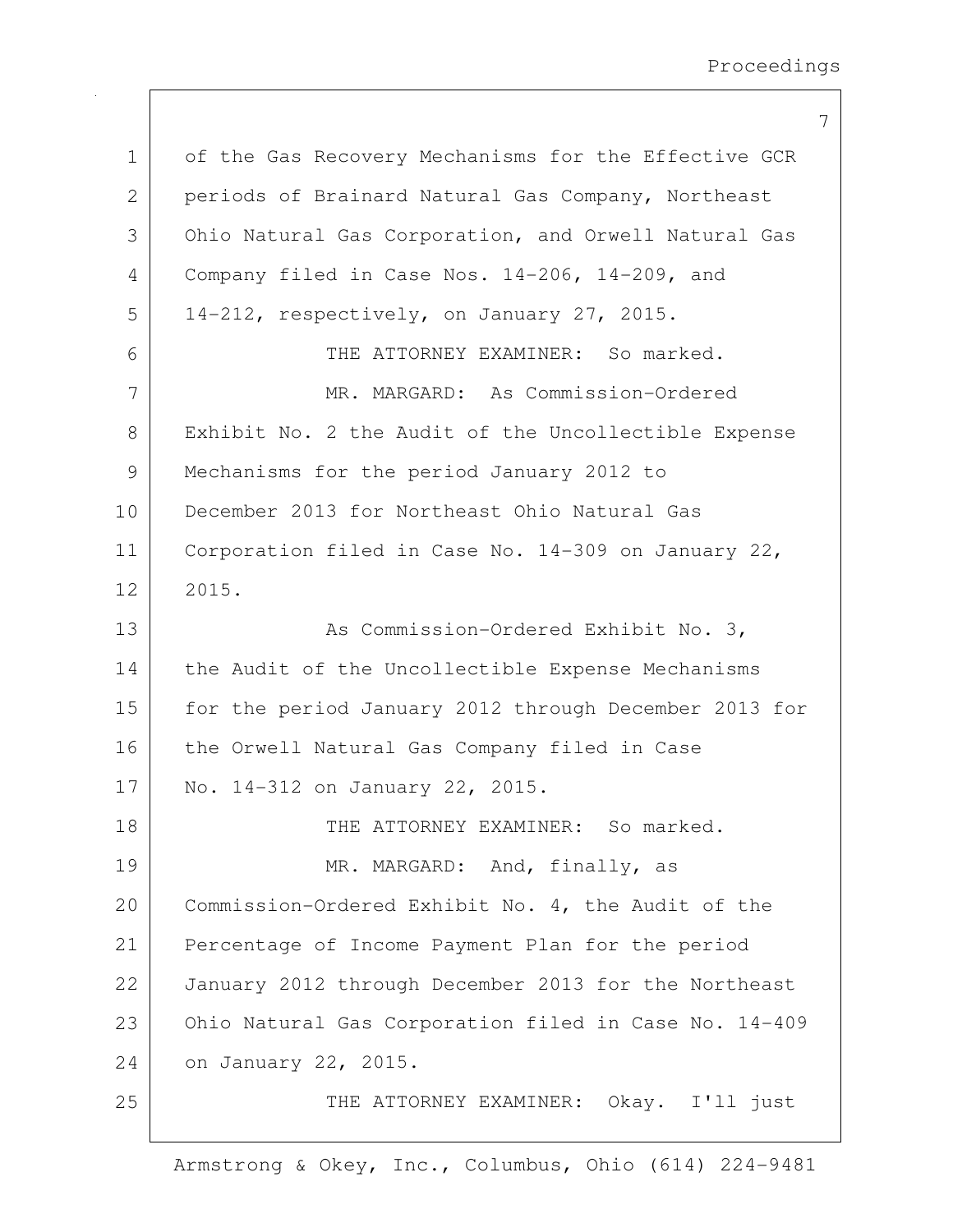8

1 note for the record our Rule 4901-1-28 does provide 2 that audit reports, reports of investigation 3 performed by staff are deemed admitted into the 4 record as evidence at this time. Thank you. 5 (EXHIBITS ADMITTED INTO EVIDENCE.) 6 THE ATTORNEY EXAMINER: At this time it's 7 | my understanding there is an Amended Stipulation. I 8 believe there was a Stipulation earlier filed and now 9 | that's an Amended Stipulation. Is that accurate? 10 MR. YURICK: That's accurate, your Honor. 11 | That stipulation was filed I believe on Friday. 12 THE ATTORNEY EXAMINER: Okay. And for 13 the record, does the Amended Stipulation supersede 14 the Stipulation that was originally filed? 15 MR. YURICK: Yes, it does. 16 THE ATTORNEY EXAMINER: And, for the 17 record, the staff and the companies are the only two 18 signatory parties; is that correct? 19 MR. YURICK: That's correct, your Honor. 20 THE ATTORNEY EXAMINER: Mr. Serio, what's 21 | the OCC's position on the Amended Stipulation? 22 MR. SERIO: I have a statement I would 23 like to read, your Honor. 24 The Ohio Consumers' Counsel thanks the 25 | PUCO staff and the three utilities for continuing to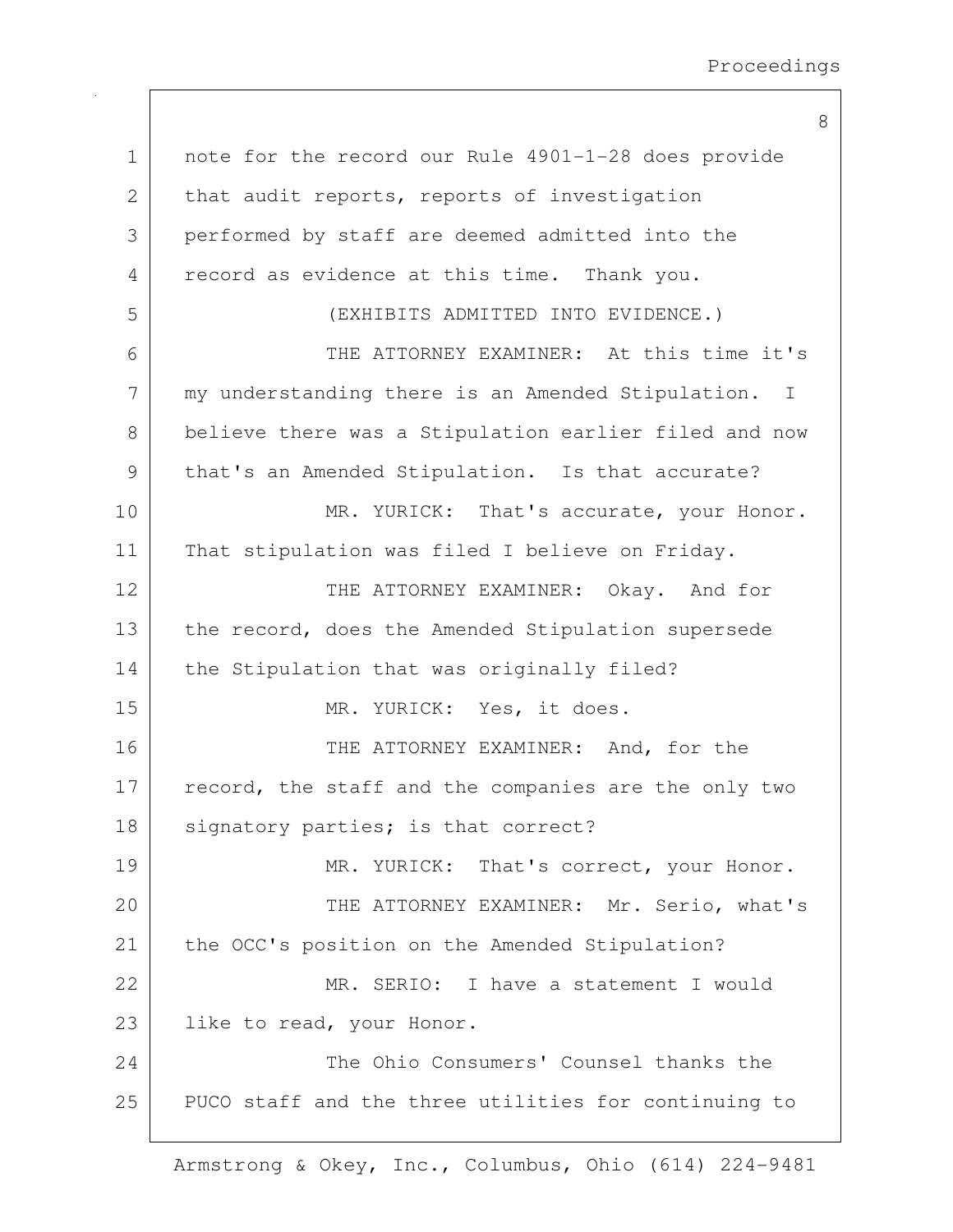| $\mathbf 1$   | negotiate with us on these issues affecting           |
|---------------|-------------------------------------------------------|
| $\mathbf{2}$  | consumers, even after those parties had filed an      |
| 3             | initial settlement among themselves on July 14, 2015. |
| 4             | The further negotiations resulted in a                |
| 5             | second settlement, the amended settlement, filed on   |
| 6             | July 24, 2015. The testimony of Greg Slone that we    |
| 7             | filed on July 23, 2015, describes the reasons the     |
| 8             | Consumers' Counsel opposed the first settlement.      |
| $\mathcal{G}$ | Given the improvements in the outcomes                |
| 10            | for consumers in the amended settlement, the          |
| 11            | negotiations have resulted in the Consumers'          |
| 12            | Counsels' updated position not to oppose it. Those    |
| 13            | outcomes include increased refunds for consumers      |
| 14            | regarding the bills they paid for natural gas and a   |
| 15            | future independent management audit                   |
| 16            | To be clear, what we do not oppose is the             |
| 17            | amended settlement as it is filed for adoption by the |
| 18            | PUCO. Again, we appreciate the efforts of the         |
| 19            | parties in these challenging negotiations.            |
| 20            | Thank you.                                            |
| 21            | THE ATTORNEY EXAMINER: Thank you.                     |
| 22            | You may proceed.                                      |
| 23            | MR. YURICK: Thank you, your Honor.<br>To              |
| 24            | support the Stipulation the companies would call      |
| 25            | Martin Whelan to the stand.                           |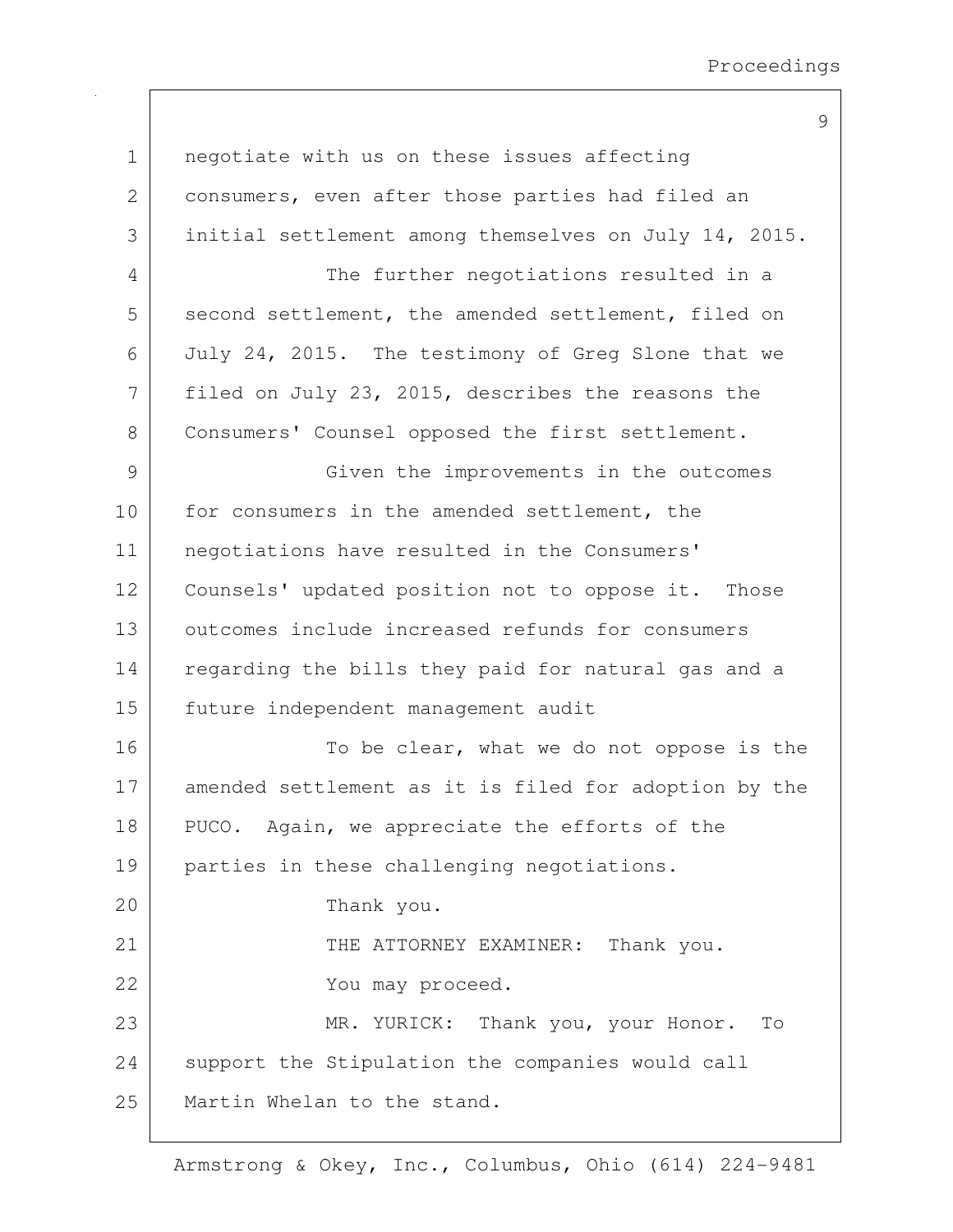|             | 10                                                   |
|-------------|------------------------------------------------------|
| $\mathbf 1$ | THE ATTORNEY EXAMINER: Okay.                         |
| 2           |                                                      |
| 3           | MARTIN K. WHELAN                                     |
| 4           | being first duly sworn, as prescribed by law, was    |
| 5           | examined and testified as follows:                   |
| 6           | DIRECT EXAMINATION                                   |
| 7           | By Mr. Yurick:                                       |
| 8           | Q. Sir, would you please state your full             |
| 9           | name and spell your last name for the record.        |
| 10          | Martin K. Whelan, W-H-E-L-A-N.<br>Α.                 |
| 11          | And, sir, how are you currently employed?<br>Q.      |
| 12          | I'm the president of three Ohio<br>Α.                |
| 13          | utilities, Northeast Ohio Natural Gas, Orwell        |
| 14          | Natural Gas, and Brainard Natural Gas.               |
| 15          | And how long have you been employed in<br>$Q$ .      |
| 16          | that capacity for the company?                       |
| 17          | Since March of 2014.<br>Α.                           |
| 18          | Did you work for the companies or related<br>Q.      |
| 19          | companies prior to that?                             |
| 20          | I worked for Orwell Natural Gas from 2002<br>Α.      |
| 21          | to 2004; from 2004 to 2014 I was the vice president, |
| 22          | chief operating officer of Northeast Ohio Natural    |
| 23          | Gas; from 2011 to current I'm the president of       |
| 24          | Spellman Pipeline.                                   |
| 25          | Sir, in connection with your position as<br>Q.       |

 $\Gamma$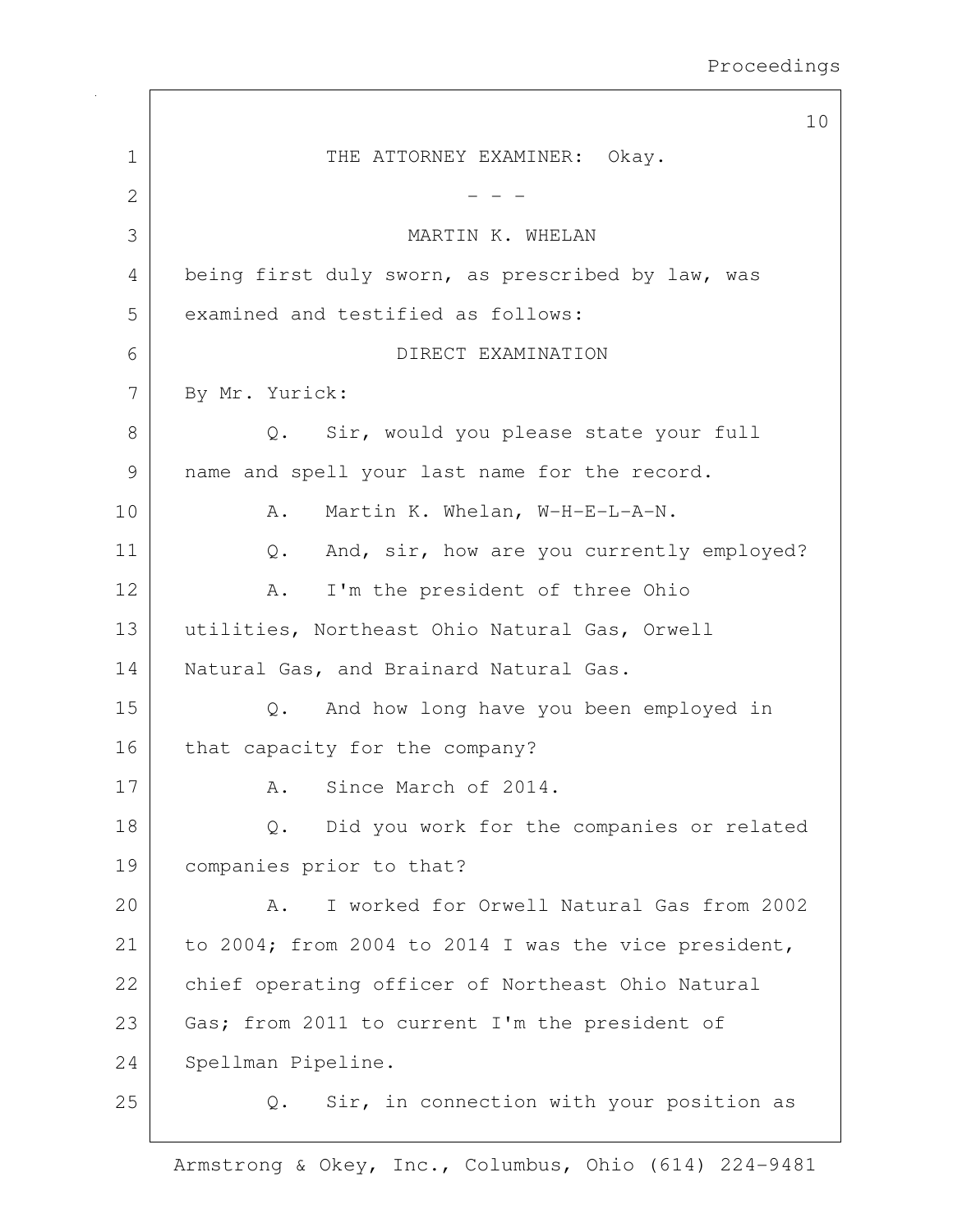11 1 president of Orwell, Brainard, and Northeast Ohio 2 Natural Gas, have you personally been involved in 3 negotiations that ultimately resulted in the 4 execution of an Amended Stipulation in this case 5 filed here on July 24, 2015? 6 A. Yes. 7 Q. And did you submit written testimony in 8 support of an original stipulation in this case? 9 A. Yes. 10 MR. YURICK: May I approach, your Honor? 11 THE ATTORNEY EXAMINER: Yes. 12 Q. So, sir, handing you what has been marked 13 Companies Exhibit A, is that a true and accurate copy 14 of your prefiled written testimony in this case? 15 A. Yes. 16 Q. And was that testimony drafted by you or 17 at your direction? 18 A. Yes. 19 Q. And, again, that testimony refers to an 20 | original non-Amended Stipulation that was filed in 21 | this case on July 14, correct? 22 A. Yes. 23 Q. But if I asked you the questions set 24 forth in your prefiled testimony here today, would 25 your answers be the same and would your testimony be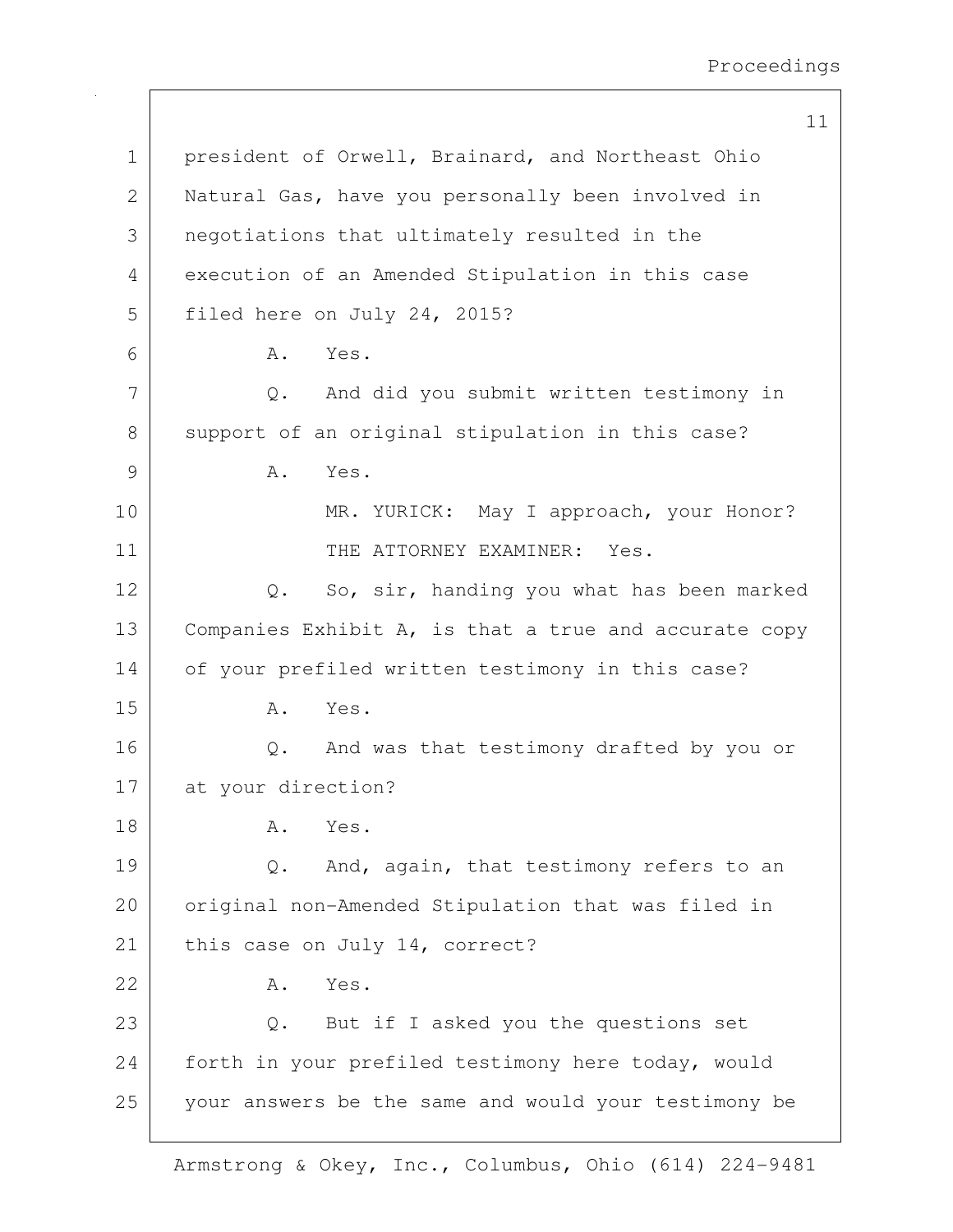12 1 the same as it relates to the Amended Stipulation? 2 A. Yes. 3 Q. Handing you what has been marked Joint 4 Exhibit 1, is that a true and accurate copy of the 5 Amended Stipulation filed in this case? 6 A. Yes. 7 MR. YURICK: Your Honor, at this point 8 the companies would hereby move the admission of 9 Joint Exhibit 1 and Companies Exhibit A into the 10 record, and we will proffer Mr. Whelan for 11 cross-examination. 12 THE ATTORNEY EXAMINER: Thank you. 13 Does the staff have any questions of this 14 witness? 15 MR. MARGARD: I do not. Thank you, your 16 Honor. 17 THE ATTORNEY EXAMINER: Does OCC have any 18 questions? 19 MR. SERIO: No questions. 20 THE ATTORNEY EXAMINER: As there has been 21 | no cross, there will be no redirect, obviously. 22 | The have questions for the witness about 23 the Stipulation, just for clarification purposes.  $24$  - - -25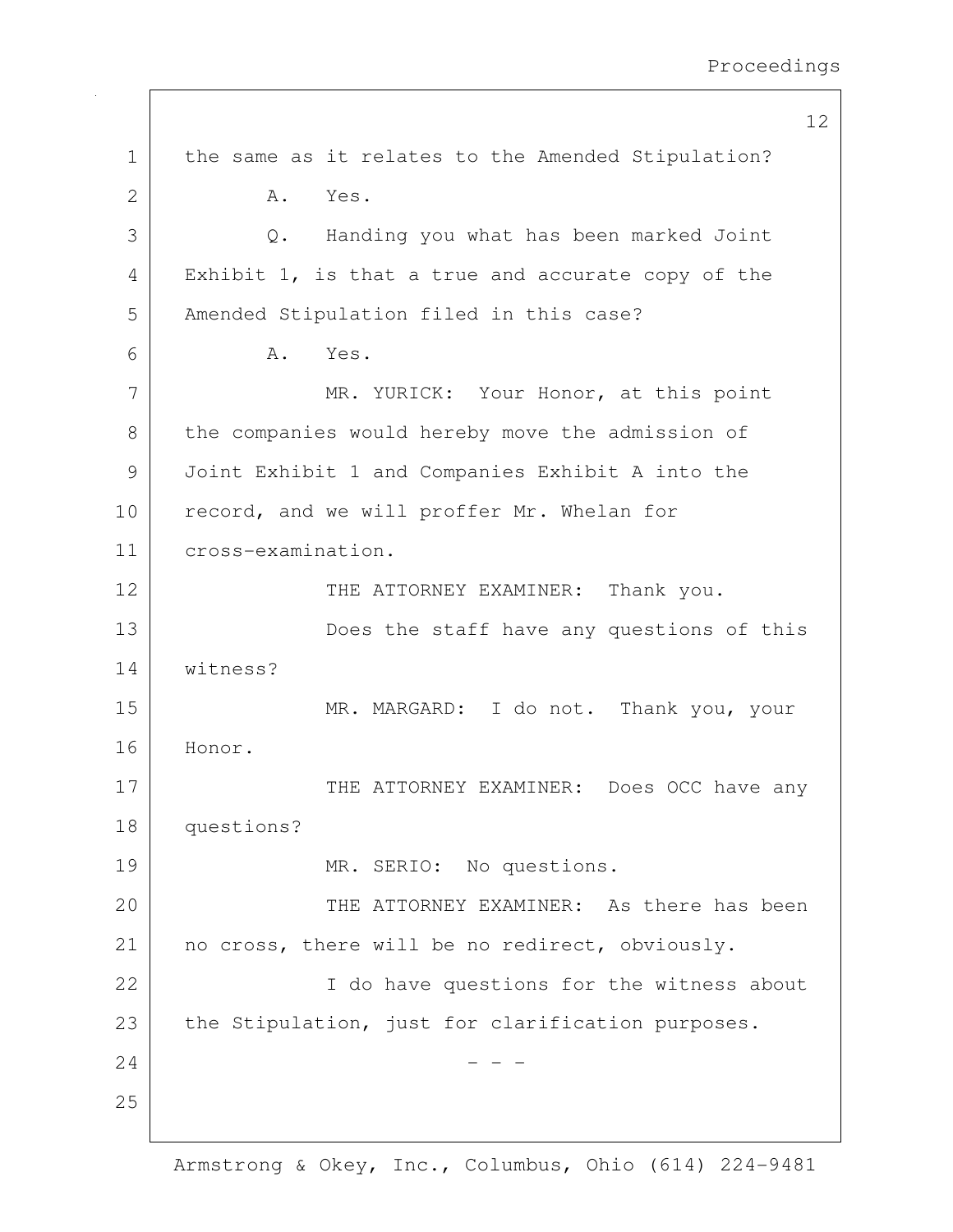|             | 13                                                     |
|-------------|--------------------------------------------------------|
| $\mathbf 1$ | EXAMINATION                                            |
| 2           | By The Attorney Examiner:                              |
| 3           | If you turn to page 2 of the Stipulation,<br>Q.        |
| 4           | in the second full paragraph it begins, "Except for    |
| 5           | enforcement purposes, neither this Stipulation and     |
| 6           | Recommendation nor information and data contained,"    |
| 7           | and then it goes on. What does that mean "Except for   |
| 8           | enforcement purposes"? What does that refer to?        |
| 9           | My understanding of it is they didn't<br>Α.            |
| 10          | want to cross into the other open cases.               |
| 11          | It didn't what?<br>$Q$ .                               |
| 12          | There are open cases in front of the<br>Α.             |
| 13          | Commission.                                            |
| 14          | Okay. If you turn to page 3, under B,<br>$Q_{\bullet}$ |
| 15          | Gas Cost Recovery, Financial Audit, No. 2, it says,    |
| 16          | "The Signatory Parties agree that Brainard filed an    |
| 17          | updated Lake Erie College transportation contract      |
| 18          | with the Commission on October 27."                    |
| 19          | Is that statement in there just to                     |
| 20          | reference the recommendation of the staff that was     |
| 21          | made with regard to that contract?                     |
| 22          | Α.<br>Yes.                                             |
| 23          | Q. Okay. And aren't there other Brainard               |
| 24          | contracts that are also outstanding or have been       |
| 25          | filed?                                                 |
|             |                                                        |

 $\Gamma$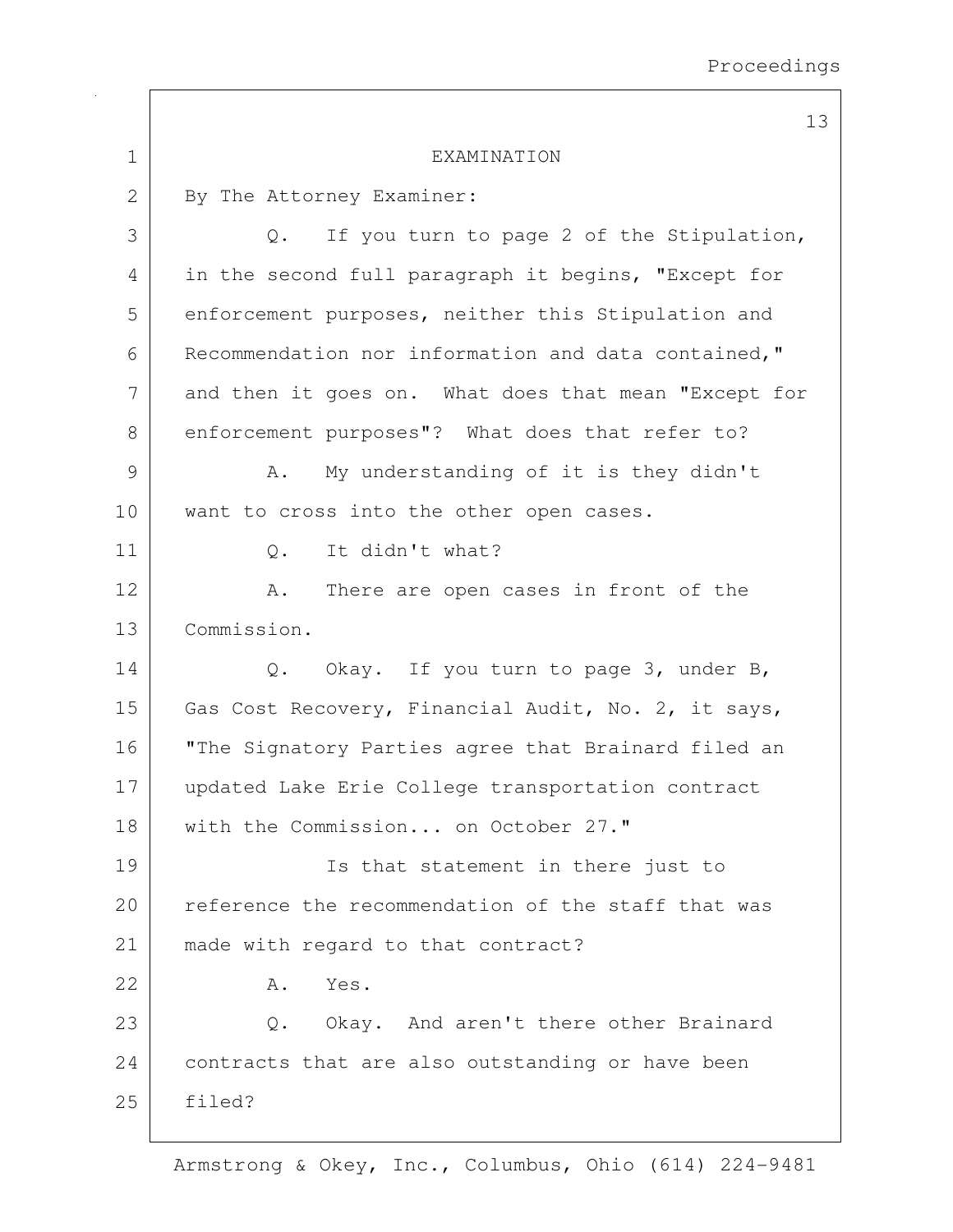14 1 A. Yes. 2 Q. Why weren't the other contracts 3 referenced? 4 A. I think this one was referenced in the 5 staff report. 6 Q. That's the only reason you have that in 7 there? 8 A. Yes, sir.  $9$  O. Go to the next page, page 4. In No. 5, 10 | the adjustment that is made for Orwell's GCR's 11 customers is over a period of eight quarters. Do you 12 | know why it's eight quarters versus a shorter time 13 period? 14 A. Orwell's original adjustment was in their 15 | favor. We agreed to additional disallowances while 16 we were negotiating with the OCC, but because of the 17 disallowances, we asked for an extra year to spread 18 them out over. 19 Q. So that's basically going from an 20 undercollection to an overcollection. I mean, it 21 changes towards the customers' favor and you wanted 22 additional time to make the difference?  $23$   $A.$  Yes. 24 Q. Okay. Go to the next page, page 5. In 25 | No. 8 it talks about including -- well, first of all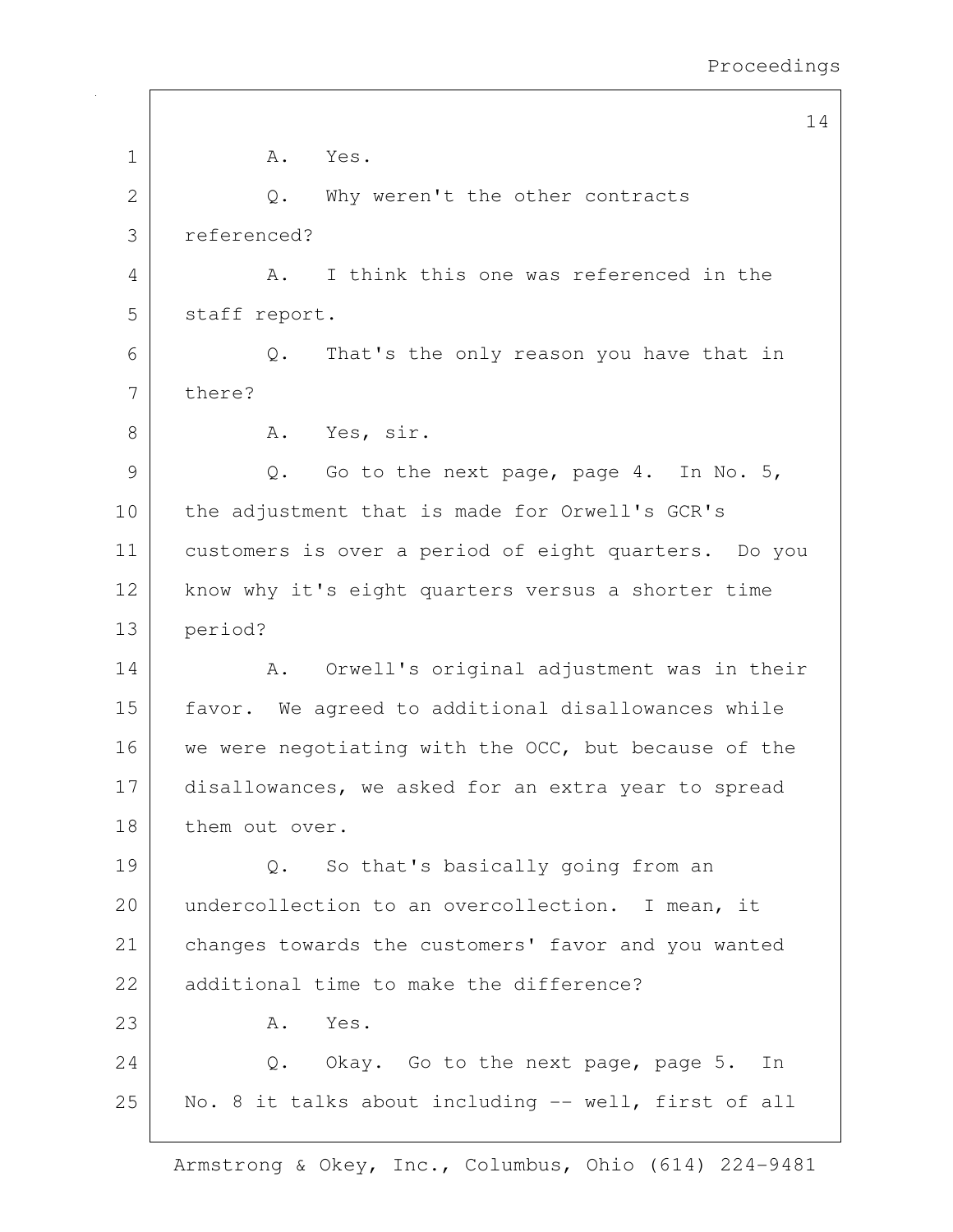15

| $\mathbf 1$ | you, list two cases, 15-475 and 16-637. Although      |
|-------------|-------------------------------------------------------|
| 2           | there is another case that's pending between Orwell   |
| 3           | and the pipeline company, why isn't that case         |
| 4           | referenced?                                           |
| 5           | There's no monetary damages associated<br>Α.          |
| 6           | with the other case. The other case is a quarantee    |
| 7           | of service.                                           |
| 8           | Can you tell me when you say "other<br>Q.             |
| 9           | relief" there, the last two words in No. 8, what does |
| 10          | that refer to? What other relief would that be        |
| 11          | referring to?                                         |
| 12          | Anything that the Commission orders.<br>Α.            |
| 13          | In 9A, the word "damages" there in A,<br>$Q$ .        |
| 14          | does that include punitive damages? What kind of      |
| 15          | damages does that include?                            |
| 16          | I think there's a question as to whether<br>Α.        |
| 17          | or not their pipeline tariffs were fair and           |
| 18          | reasonable and, if the Commission decides to adjust   |
| 19          | their pipeline tariffs, that savings would go to the  |
| 20          | consumer.                                             |
| 21          | Okay. And the word "refund," is that<br>Q.            |
| 22          | referencing money that should be passed through to    |
| 23          | customers through the GCR? Is that what that's        |
| 24          | referring to?                                         |
| 25          | Α.<br>Yes.                                            |
|             |                                                       |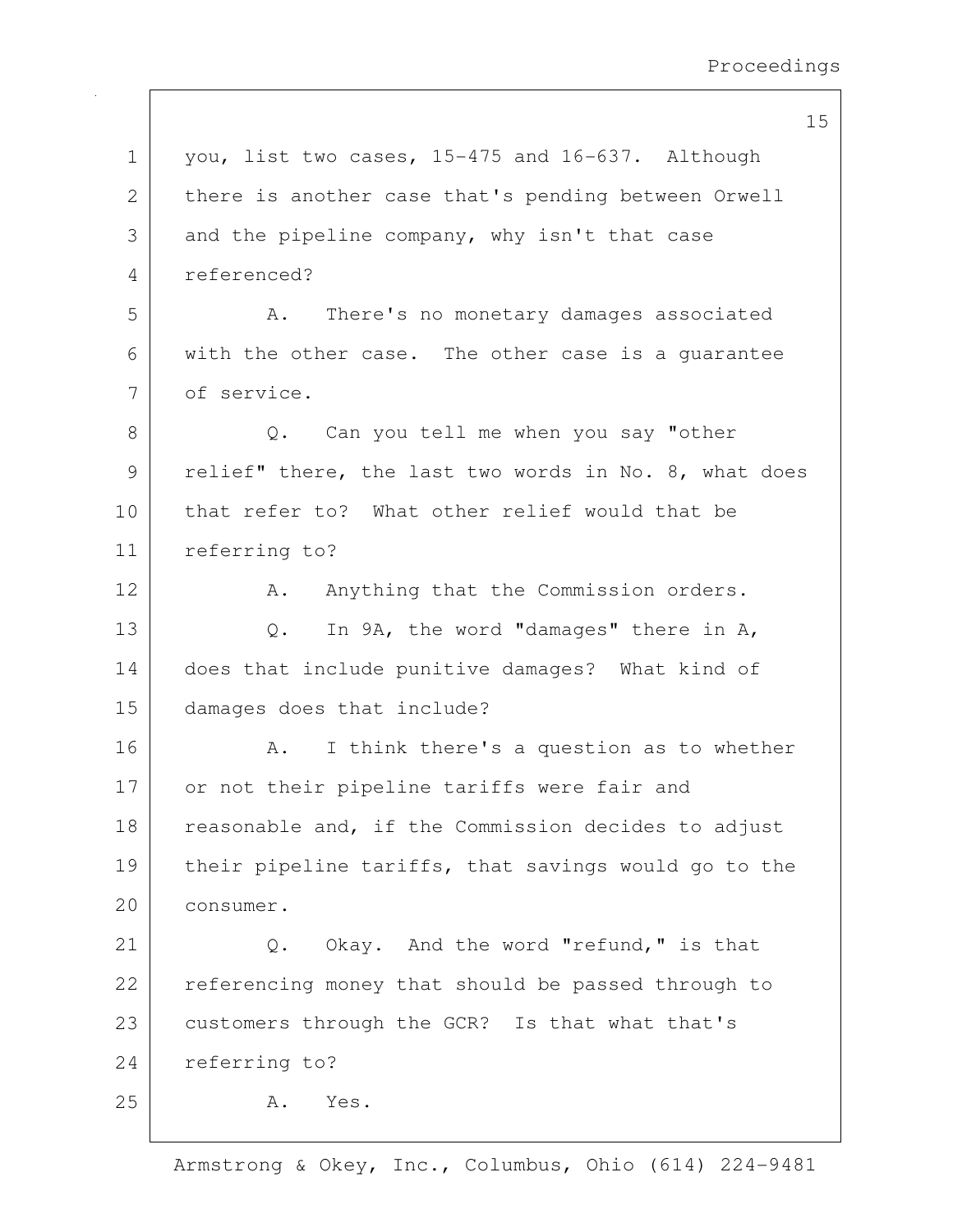|               | 16                                                      |
|---------------|---------------------------------------------------------|
| $\mathbf 1$   | And in A it talks about any damages up to<br>$Q$ .      |
| $\mathbf{2}$  | \$200,000. B it talks about monies in excess of         |
| 3             | \$200,000. What's the rationale for allowing the        |
| 4             | company to recover amounts -- any amounts?              |
| 5             | We prepaid some of the money in the<br>Α.               |
| 6             | Stipulation where Orwell went from an undercollection   |
| 7             | to an overcollection.                                   |
| $8\,$         | You paid that in the Stipulation? What<br>$Q$ .         |
| $\mathcal{G}$ | Stipulation?                                            |
| 10            | This one. We paid additional -- we<br>Α.                |
| 11            | allowed additional disallowances of OTP costs as a      |
| 12            | part of the settlement.                                 |
| 13            | So this is allowing you to recoup that<br>$\mathbb Q$ . |
| 14            | back?                                                   |
| 15            | Some of it, yes.<br>Α.                                  |
| 16            | Is the anticipation that the amount will<br>Q.          |
| 17            | be in excess of \$200,000?                              |
| 18            | I honestly can't answer that.<br>Α.                     |
| 19            | On page 6, C2, there's a reference to a<br>Q.           |
| 20            | Chapter 11 bankruptcy filing, a nonpaying customer's    |
| 21            | Chapter 11 bankruptcy filing. Is this referencing a     |
| 22            | particular customer?                                    |
| 23            | No. It's a company policy. I believe<br>Α.              |
| 24            | that Orwell as soon the get a bankruptcy notice, they   |
| 25            | are putting the money on the bad debt rider instead     |

 $\mathsf{I}$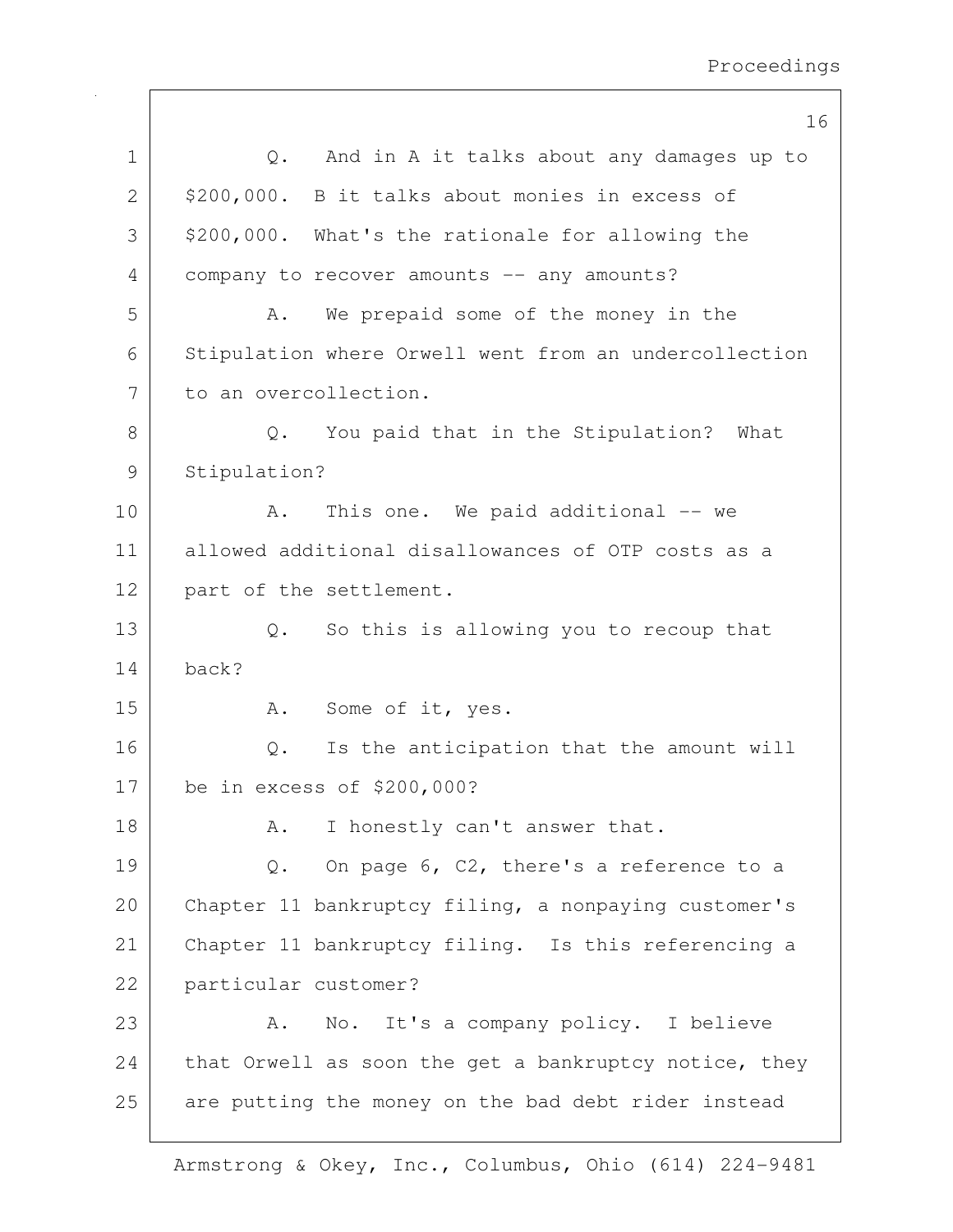17 1 of waiting the required 180 days. 2 Q. Has this happened already?  $3$   $A.$  Yes. 4 Q. Is it one customer in particular? 5 A. I believe it was one. 6 Q. Do you know who the customer is? 7 | A. No. 8 Q. Do you know the amount that's involved 9 here? 10 A. I do not. 11 | Q. But, in any event, that bad debt is going 12 to be in the bad debt rider account, which would be 13 recouped from GCR customers; is that accurate? 14 A. Yes, sir. 15 THE ATTORNEY EXAMINER: That's all the 16 questions I have. Thank you. 17 | Is there anything further from the 18 company? 19 MR. YURICK: No, your Honor. We renew 20 | our motion to admit Joint Exhibit 1 and Companies 21 Exhibit A. 22 | THE ATTORNEY EXAMINER: Any objection to 23 the admission of Companies Exhibit A? 24 MR. SERIO: No, your Honor. 25 THE ATTORNEY EXAMINER: That will be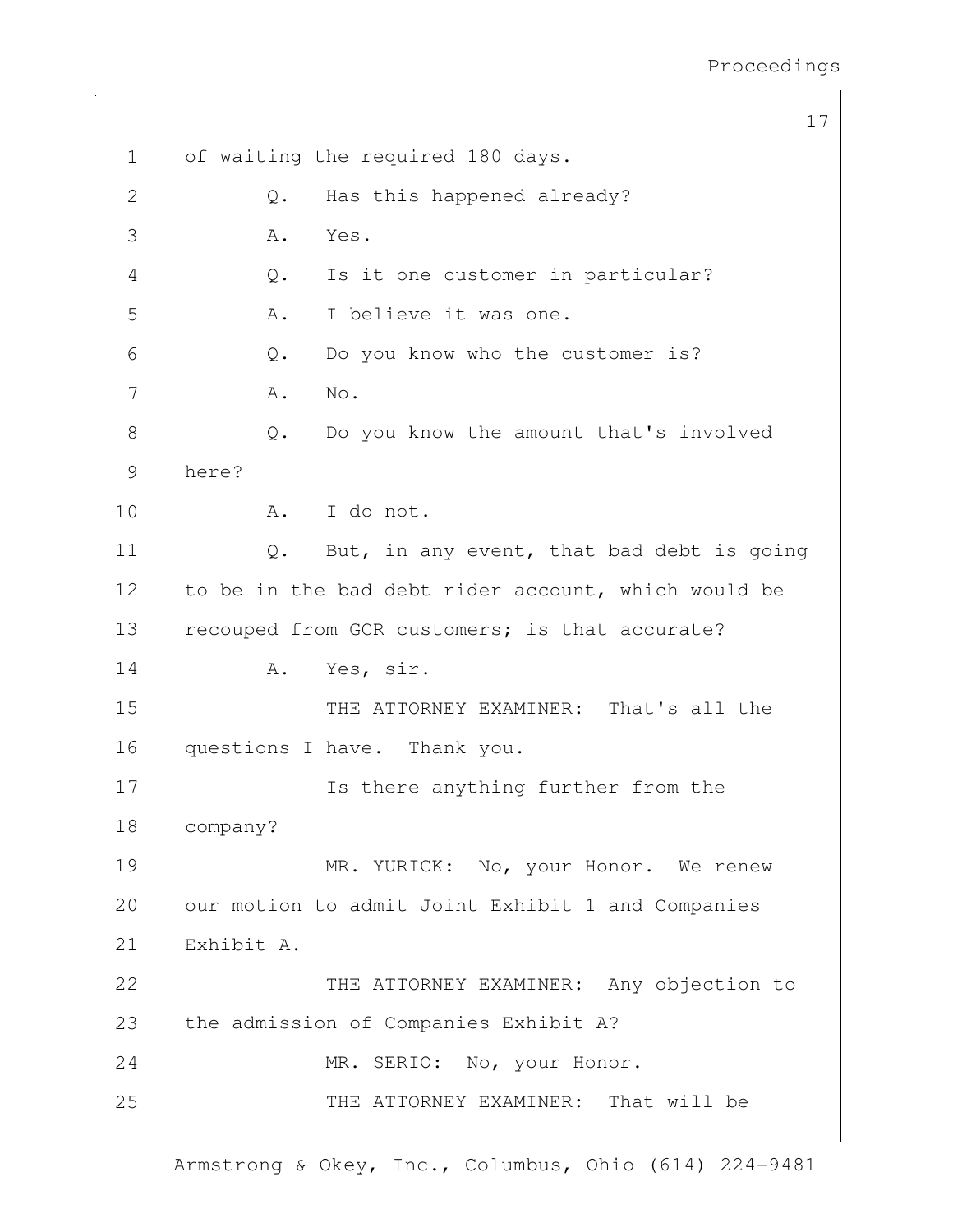18 1 admitted. 2 (EXHIBITS ADMITTED INTO EVIDENCE.) 3 | THE ATTORNEY EXAMINER: Anything further 4 from the companies? 5 MR. YURICK: No, your Honor. 6 THE ATTORNEY EXAMINER: Anything further? 7 MR. MARGARD: No, your Honor. 8 | THE ATTORNEY EXAMINER: Anything from 9 OCC? 10 MR. SERIO: Yes, your Honor. We call 11 Greg Slone for his testimony. 12 THE ATTORNEY EXAMINER: Does his 13 testimony have anything to do with the Stipulation? 14 MR. SERIO: We believe that his testimony 15 | provides the Commission a basis for determining that 16 the Stipulation is the reasonable, and we would like 17 his testimony put into the record. We can waive it 18 in or I can call him to the stand. 19 THE ATTORNEY EXAMINER: You can call him 20 to the stand. 21 MR. SERIO: We call Greq Slone to the 22 stand. 23 Do you need a copy, your Honor? 24 THE ATTORNEY EXAMINER: Thank you.  $25$  - - -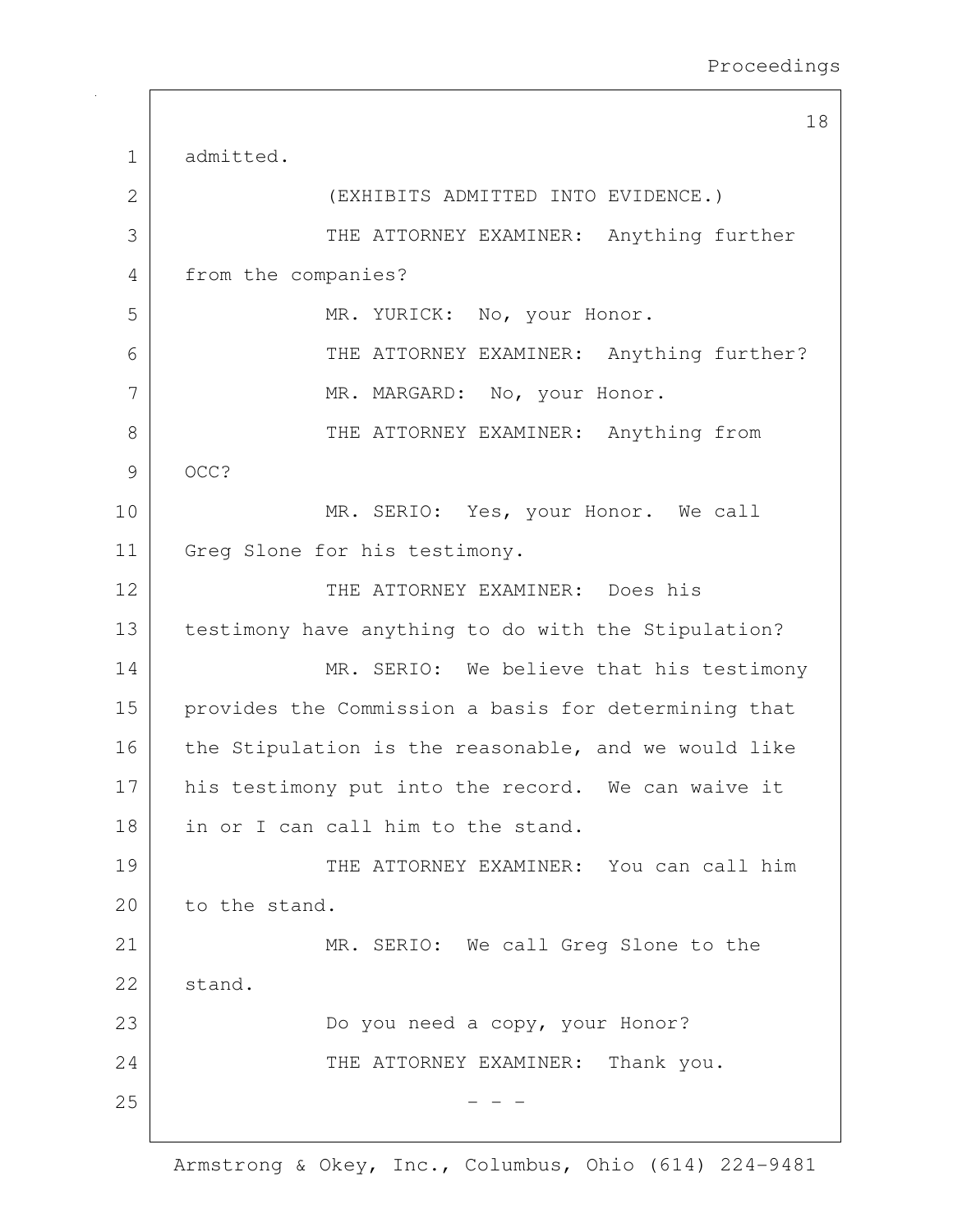19 1 GREGORY SLONE 2 being first duly sworn, as prescribed by law, was 3 examined and testified as follows: 4 DIRECT EXAMINATION 5 By Mr. Serio: 6 Q. Please state your name for the record. 7 | A. Gregory Slone. 8 Q. And give your business address. 9 A. It's -- I actually don't recall. It's 10 10 | West Broad Street, Columbus, Ohio, 43215. 11 | Q. Thank you. And are you the same Greg 12 Slone who previously filed testimony on July 23, 13 2015? 14 A. I am.  $15$  Q. Do you have a copy of that with you? 16 A. I do now. 17 Q. And was that testimony prepared by 18 yourself or under your direct supervision? 19 A. It was. 20 Q. And do you have any changes or 21 | modifications to the testimony? 22 A. I do not.  $23$  Q. And if I were to ask you the same 24 questions today, would your answers be the same? 25 A. They would.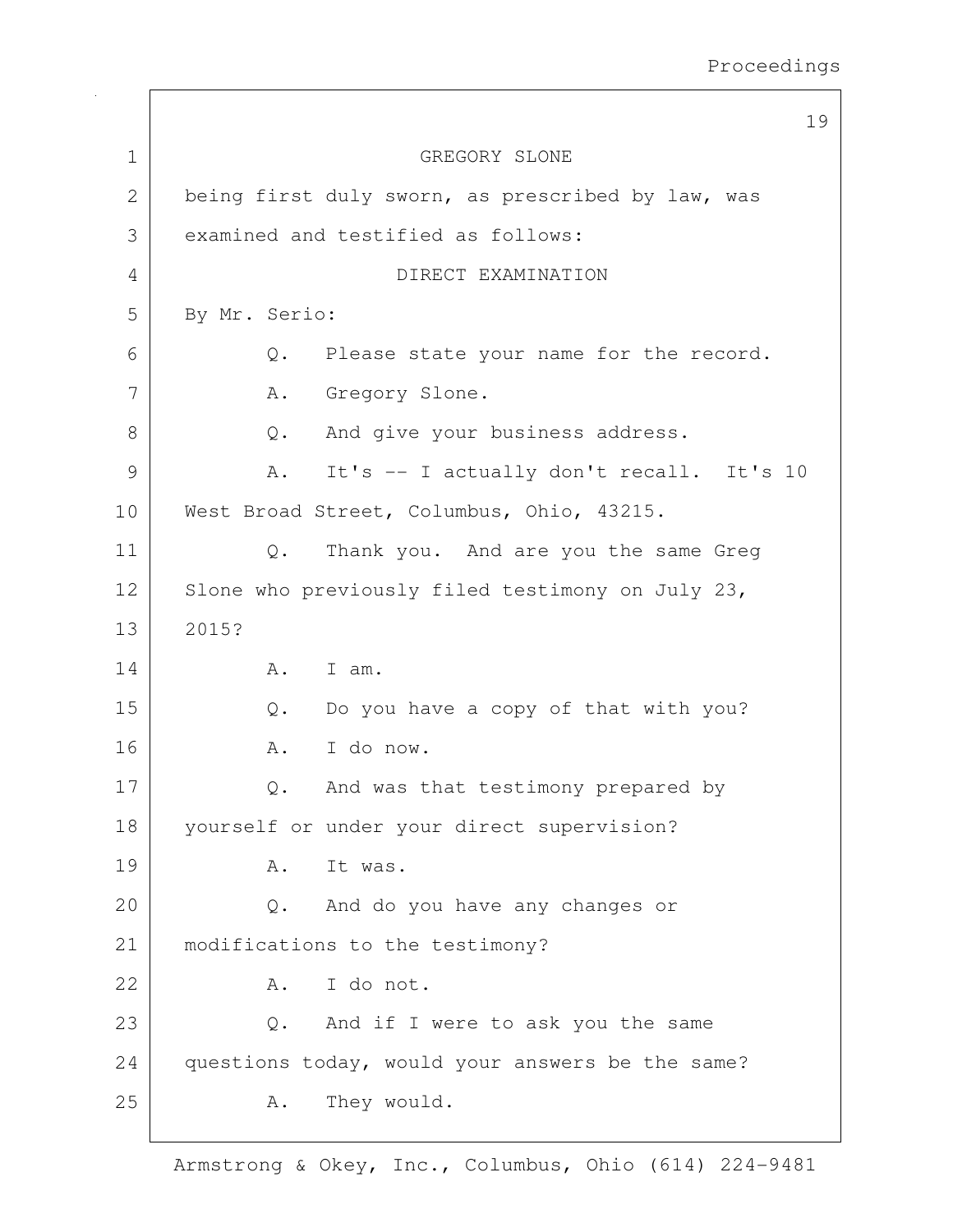20 1 MR. SERIO: Mr. Slone is available for 2 cross-examination, your Honor. 3 THE ATTORNEY EXAMINER: Okay. Are you 4 marking this exhibit? 5 MR. SERIO: Yes. We would like to mark 6 this for purposes of identification OCC Exhibit 7 No. 1. 8 Supersman THE ATTORNEY EXAMINER: So marked. 9 (EXHIBIT MARKED FOR IDENTIFICATION.) 10 THE ATTORNEY EXAMINER: Does staff have 11 any questions for the witness? 12 MR. MARGARD: No, your Honor. 13 THE ATTORNEY EXAMINER: Do the companies 14 have any questions? 15 MR. YURICK: No, your Honor. 16 THE ATTORNEY EXAMINER: I don't have any 17 questions. 18 MR. SERIO: Thank you, your Honor. We 19 move OCC Exhibit No. 1 into the record. 20 | THE ATTORNEY EXAMINER: Any objection to 21 the admission of OCC Exhibit No. 1? 22 | Hearing none, I will note that parts of 23 this testimony do not relate to the Stipulation. I'm 24 not even sure the word "Stipulation" appears in this 25 document.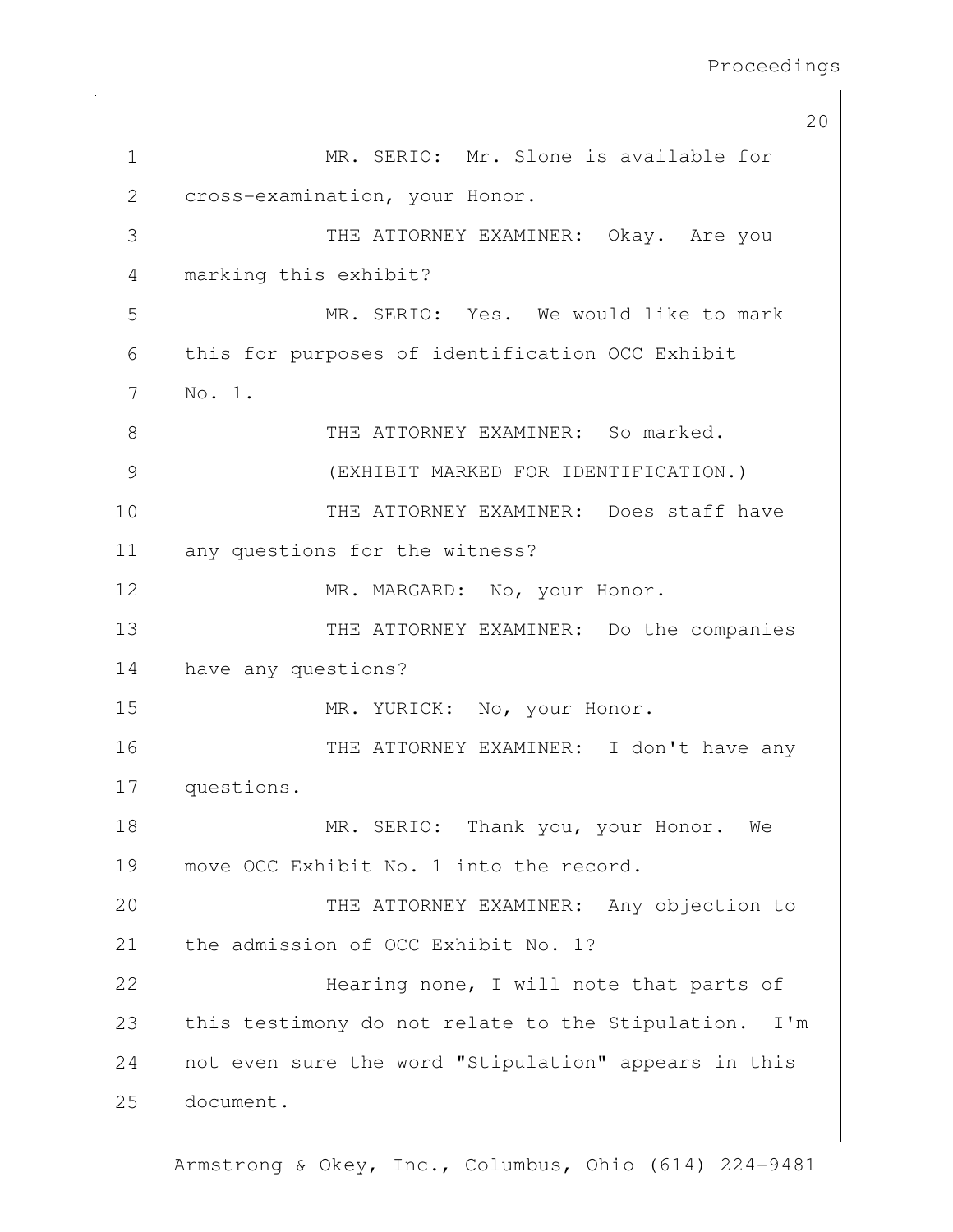21 1 Would that be correct? Does the word 2 "Stipulation" or "Amended Stipulation" appear in the 3 testimony? 4 MR. SERIO: I can say "Amended 5 | Stipulation" does not. I don't recall if the word 6 "Stipulation" does or not. Our intent was to explain 7 | the OCC's position when taken in totality with the 8 book audit reports, and the resulting Stipulation 9 shows the reason for the parties meeting where they 10 did. 11 THE ATTORNEY EXAMINER: I'm going to 12 reserve ruling on there at this time, and I will --13 that's it, at this time. 14 Anything further? 15 MR. YURICK: No, your Honor. Thank you 16 very much. 17 THE ATTORNEY EXAMINER: I leave the 18 record open in the event that the Commission has any 19 questions. 20 Thank you. 21 MR. SERIO: Thank you, your Honor. 22 THE ATTORNEY EXAMINER: Before we 23 conclude, the proof of publication, did you make that 24 an exhibit? 25 MR. PARRAM: We did not. We can if you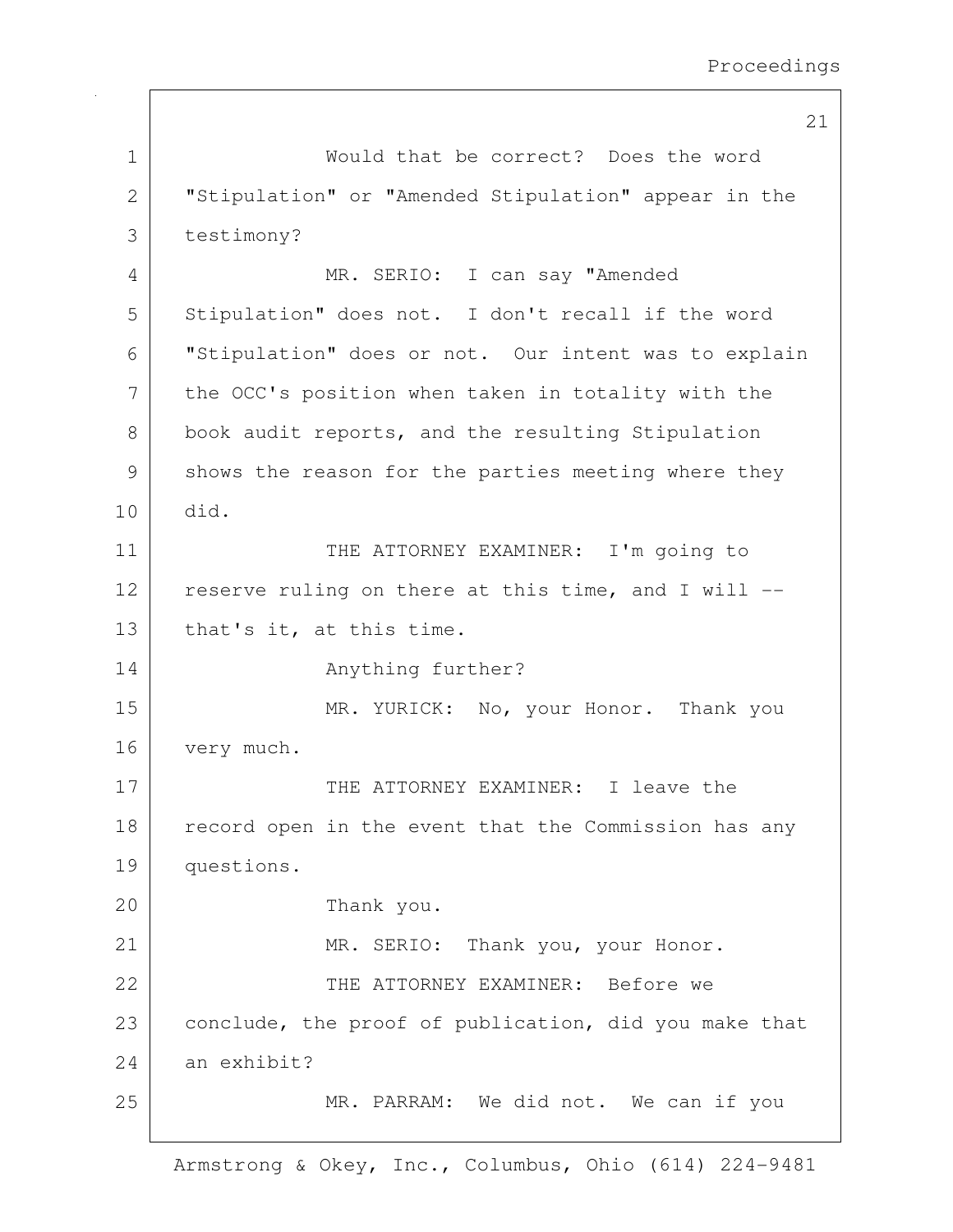|              | 22                                                    |
|--------------|-------------------------------------------------------|
| $\mathbf 1$  | would like. We filed that on Friday with the docket.  |
| $\mathbf{2}$ | THE ATTORNEY EXAMINER: It is doctored?                |
| 3            | MR. PARRAM: Yes. It was filed on                      |
| 4            | Friday.                                               |
| 5            | THE ATTORNEY EXAMINER: Off the record                 |
| 6            | for a second.                                         |
| 7            | (Discussion off record.)                              |
| 8            | THE ATTORNEY EXAMINER: It's been                      |
| 9            | docketed. It's been filed. It's the part of docket.   |
| 10           | MR. YURICK: Thank you, your Honor. The                |
| 11           | proof of publication was previously docketed. That    |
| 12           | was filed on the 24th. We would like to, with the     |
| 13           | Court's permission, mark that Companies Exhibit 3,    |
| 14           | and move for the admission into the record of Company |
| 15           | Exhibit B, the proof of publication.                  |
| 16           | THE ATTORNEY EXAMINER: Okay. Any                      |
| 17           | objections to the admission?                          |
| 18           | MR. SERIO: No objection, your Honor.                  |
| 19           | MR. MARGARD: No.                                      |
| 20           | THE ATTORNEY EXAMINER: It will be                     |
| 21           | admitted.                                             |
| 22           | (EXHIBIT ADMITTED INTO EVIDENCE.)                     |
| 23           | MR. YURICK: Thank you, your Honor.                    |
| 24           | THE ATTORNEY EXAMINER: I also note there              |
| 25           | were no members of public present at the hearing.     |

 $\mathsf{I}$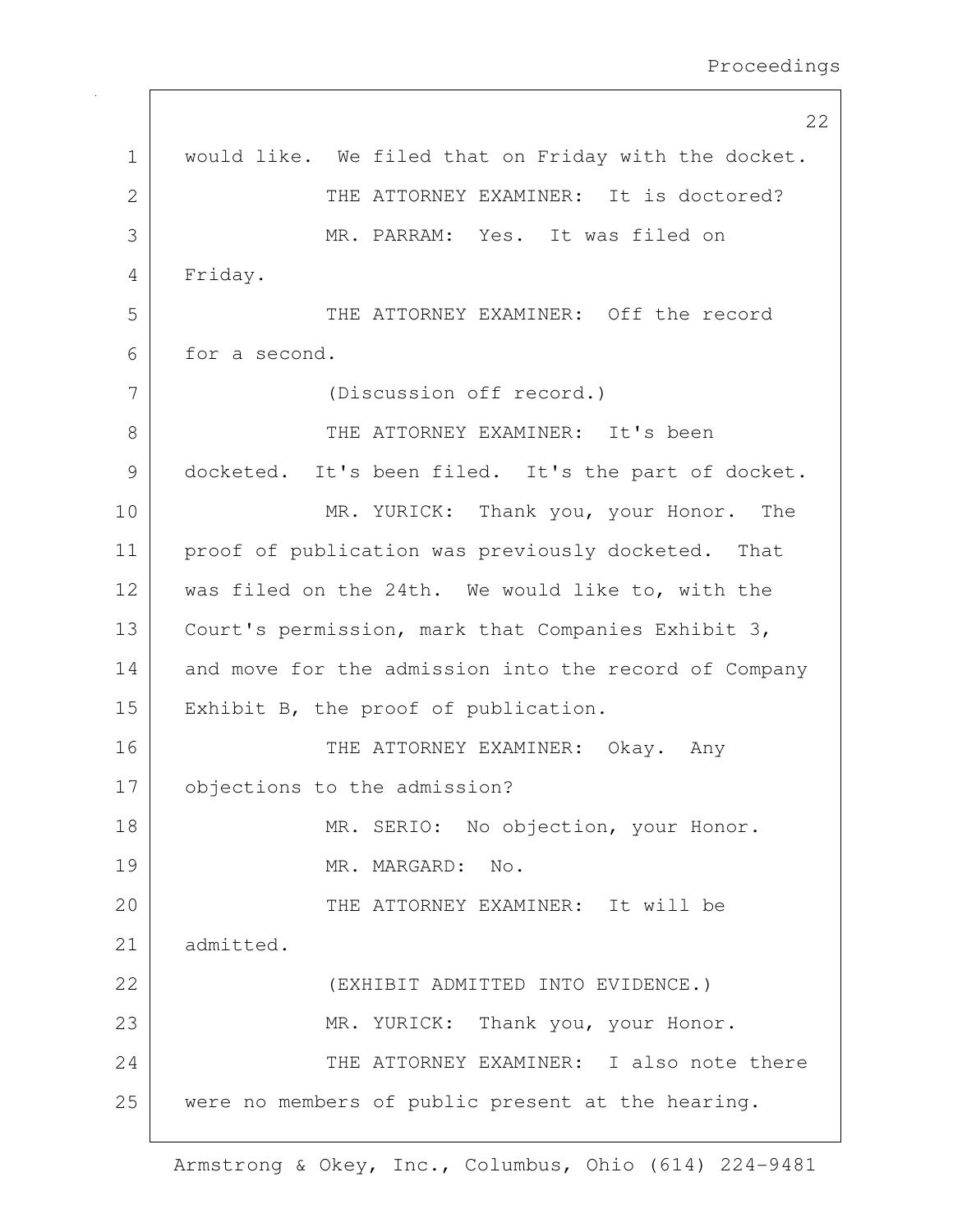|                | 23                                       |
|----------------|------------------------------------------|
| $\,1\,$        | Thank you. We will adjourn at this time. |
| $\overline{c}$ | (The hearing adjourned at 10:23 a.m.)    |
| $\mathfrak{Z}$ |                                          |
| $\sqrt{4}$     |                                          |
| 5              |                                          |
| $\sqrt{6}$     |                                          |
| $\overline{7}$ |                                          |
| $\,8\,$        |                                          |
| $\mathcal{G}$  |                                          |
| $1\,0$         |                                          |
| $1\,1$         |                                          |
| $12\,$         |                                          |
| $13\,$         |                                          |
| 14             |                                          |
| $15\,$         |                                          |
| 16             |                                          |
| $17\,$         |                                          |
| $18\,$         |                                          |
| 19             |                                          |
| 20             |                                          |
| 21             |                                          |
| 22             |                                          |
| 23             |                                          |
| 24             |                                          |
| 25             |                                          |
|                |                                          |

 $\sqrt{2}$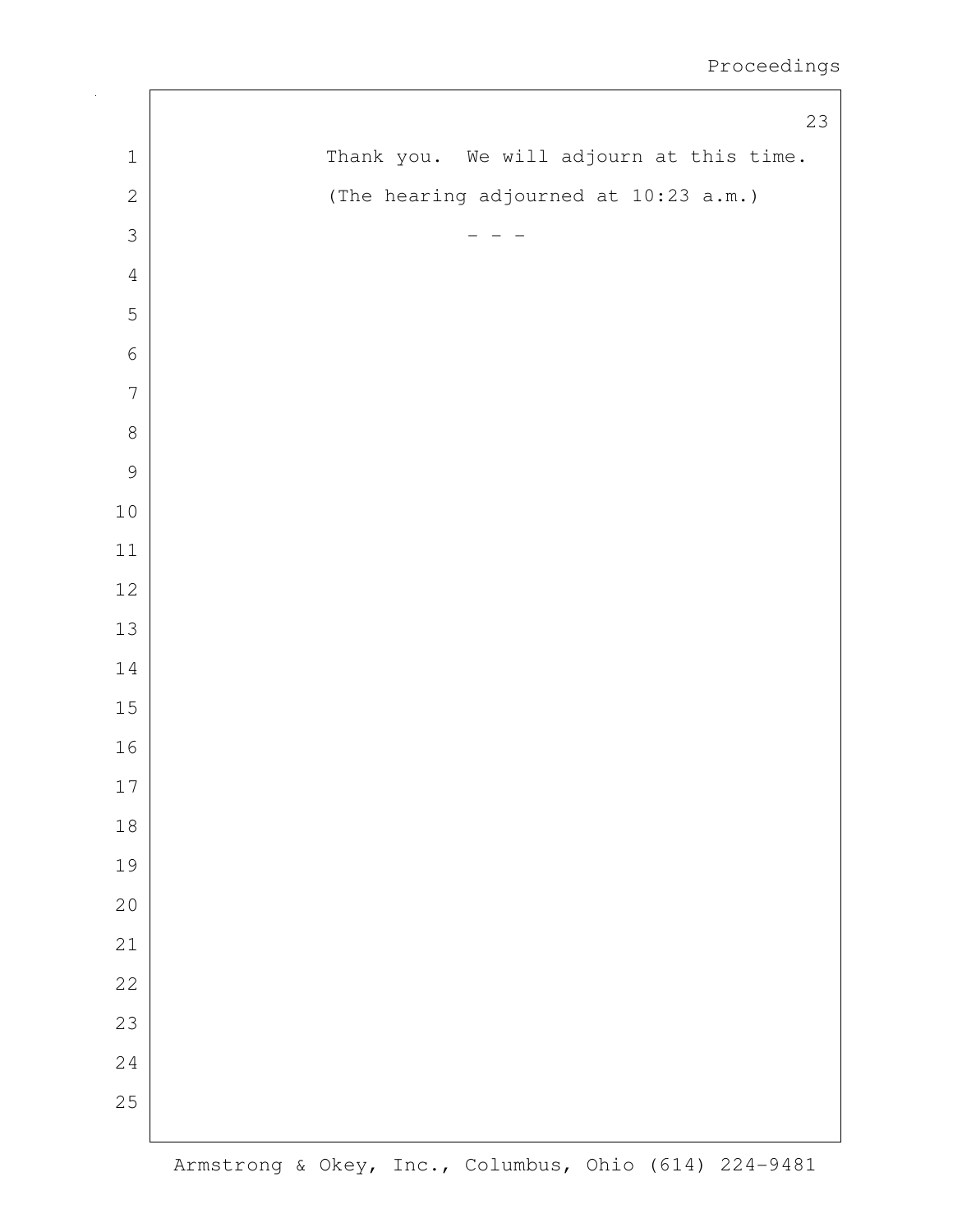|              | 24                                                                                              |
|--------------|-------------------------------------------------------------------------------------------------|
| $\mathbf{1}$ | CERTIFICATE                                                                                     |
| $\mathbf{2}$ | I do hereby certify that the foregoing is a                                                     |
| 3            | true and correct transcript of the proceedings taken                                            |
| 4            | by me in this matter on Tuesday, July 28, 2015, and                                             |
| 5            | carefully compared with my original stenographic                                                |
| 6            | notes.                                                                                          |
| 7            |                                                                                                 |
| 8            | Rosemary Foster Anderson,<br>Professional Reporter and Notary<br>Public in and for the State of |
| 9            | Ohio.                                                                                           |
| 10           | My commission expires April 5, 2019.                                                            |
| 11           | $(RFA-78982)$                                                                                   |
| 12           |                                                                                                 |
| 13           |                                                                                                 |
| 14           |                                                                                                 |
| 15           |                                                                                                 |
| 16           |                                                                                                 |
| 17           |                                                                                                 |
| 18           |                                                                                                 |
| 19           |                                                                                                 |
| 20           |                                                                                                 |
| 21           |                                                                                                 |
| 22           |                                                                                                 |
| 23           |                                                                                                 |
| 24           |                                                                                                 |
| 25           |                                                                                                 |
|              |                                                                                                 |